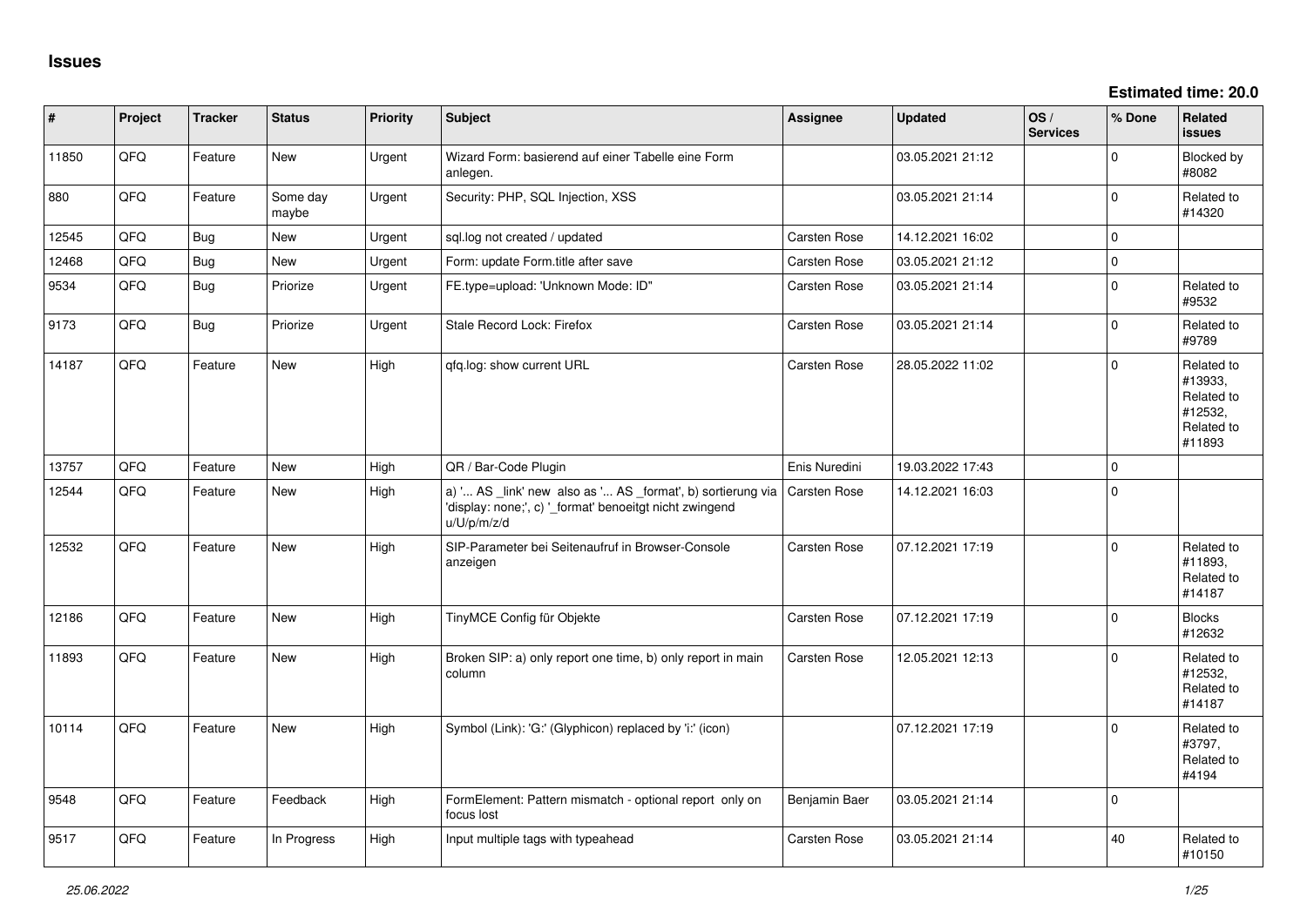| ∦     | Project | <b>Tracker</b> | <b>Status</b>     | <b>Priority</b> | <b>Subject</b>                                                                               | <b>Assignee</b> | <b>Updated</b>   | OS/<br><b>Services</b> | % Done      | Related<br>issues                               |
|-------|---------|----------------|-------------------|-----------------|----------------------------------------------------------------------------------------------|-----------------|------------------|------------------------|-------------|-------------------------------------------------|
| 9052  | QFQ     | Feature        | Feedback          | High            | Report: CodeMirror with SQL Syntax Highlight in FE                                           | Enis Nuredini   | 08.06.2022 10:25 |                        | $\mathbf 0$ |                                                 |
| 8962  | QFQ     | Feature        | New               | High            | allow for form fields with identical names                                                   | Carsten Rose    | 03.05.2021 21:14 |                        | $\mathbf 0$ |                                                 |
| 8204  | QFQ     | Feature        | Priorize          | High            | Position 'required mark'                                                                     | Carsten Rose    | 16.06.2021 13:44 |                        | $\mathbf 0$ |                                                 |
| 8082  | QFQ     | Feature        | Priorize          | High            | Contact form without saving record                                                           | Carsten Rose    | 07.12.2021 15:20 |                        | $\Omega$    | Related to<br>#8587,<br><b>Blocks</b><br>#11850 |
| 7850  | QFQ     | Feature        | New               | High            | Upload records: non 'pathFileName' column                                                    | Carsten Rose    | 03.05.2021 21:14 |                        | $\Omega$    |                                                 |
| 7602  | QFQ     | Feature        | ToDo              | High            | Multi Select: with checkboxes                                                                | Benjamin Baer   | 22.03.2022 09:07 |                        | $\mathbf 0$ |                                                 |
| 5715  | QFQ     | Feature        | New               | High            | PDF Caching                                                                                  | Carsten Rose    | 03.05.2021 21:14 |                        | $\mathbf 0$ | Related to<br>#5851,<br>Related to<br>#6357     |
| 4258  | QFQ     | Feature        | Some day<br>maybe | High            | System Defaults: Forms                                                                       | Carsten Rose    | 03.05.2021 21:14 |                        | $\Omega$    |                                                 |
| 3990  | QFQ     | Feature        | Some day<br>maybe | High            | custom class definition: add space automatically                                             | Carsten Rose    | 03.05.2021 21:14 |                        | $\Omega$    |                                                 |
| 3967  | QFQ     | Feature        | Some day<br>maybe | High            | Report: Checkbox, Radio, Dropdown, Input welches ohne<br>Submit funktioniert - 'Inline-Form' | Carsten Rose    | 03.05.2021 21:14 |                        | $\Omega$    |                                                 |
| 3848  | QFQ     | Feature        | Some day<br>maybe | High            | Antivirus check fuer Upload files in qfq?                                                    | Carsten Rose    | 03.05.2021 21:14 |                        | $\mathbf 0$ | Related to<br>#4131                             |
| 3727  | QFQ     | Feature        | New               | High            | Security: Session Hijacking erschweren                                                       | Carsten Rose    | 03.05.2021 21:14 |                        | $\mathbf 0$ |                                                 |
| 13716 | QFQ     | Bug            | New               | High            | Firefox ask to store username/password                                                       | Enis Nuredini   | 30.05.2022 09:31 |                        | $\Omega$    | Related to<br>#13827                            |
| 12974 | QFQ     | Bug            | New               | High            | Sanitize Queries in Action-Elements                                                          | Carsten Rose    | 07.12.2021 17:19 |                        | $\mathbf 0$ |                                                 |
| 12702 | QFQ     | Bug            | New               | High            | templateGroup: broken in multiDb Setup                                                       | Carsten Rose    | 14.12.2021 16:02 |                        | $\mathbf 0$ |                                                 |
| 12670 | QFQ     | Bug            | New               | High            | Dropdown-Menu classes können nicht mehr angegeben<br>werden                                  | Carsten Rose    | 07.12.2021 17:19 |                        | $\mathbf 0$ |                                                 |
| 12513 | QFQ     | Bug            | New               | High            | Implement server side check of maxlength                                                     | Carsten Rose    | 07.12.2021 17:19 |                        | $\mathbf 0$ |                                                 |
| 12508 | QFQ     | <b>Bug</b>     | In Progress       | High            | qfq Form: sendMail                                                                           | Karin Niffeler  | 19.03.2022 17:48 |                        | $\mathbf 0$ |                                                 |
| 12463 | QFQ     | Bug            | ToDo              | High            | QFQ Function: 'function' and 'sql' on same level - output of<br>sql is shown two times.      | Carsten Rose    | 15.12.2021 16:31 |                        | $\mathbf 0$ |                                                 |
| 12395 | QFQ     | <b>Bug</b>     | ToDo              | High            | QFQ Function: Result two times shown                                                         | Carsten Rose    | 18.02.2022 08:59 |                        | $\mathbf 0$ |                                                 |
| 12066 | QFQ     | <b>Bug</b>     | New               | High            | enterAsSubmit: Forward wird nicht ausgeführt                                                 | Enis Nuredini   | 29.05.2022 09:23 |                        | $\mathbf 0$ |                                                 |
| 11630 | QFQ     | <b>Bug</b>     | Feedback          | High            | Bitte check ob CALL() in 20.11.0 noch so funktioniert wie in<br>20.4.1                       | Enis Nuredini   | 28.05.2022 13:45 |                        | $\pmb{0}$   | Related to<br>#11325                            |
| 11237 | QFQ     | Bug            | New               | High            | Radiobutton / parameter.buttonClass= btn-default - kein<br>dirty Trigger                     | Benjamin Baer   | 03.05.2021 21:12 |                        | $\mathbf 0$ | Related to<br>#10766                            |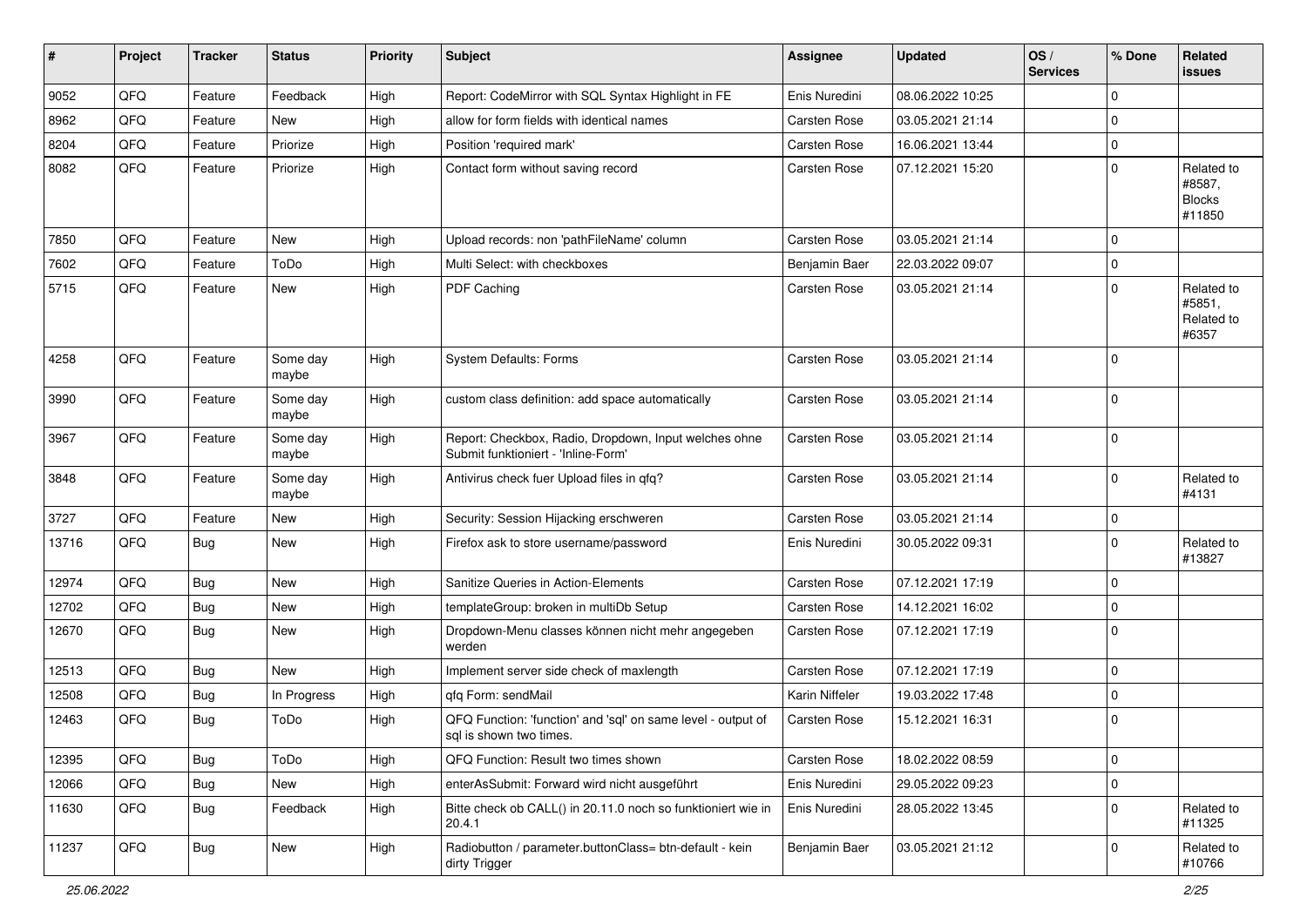| $\vert$ # | Project | <b>Tracker</b> | <b>Status</b> | <b>Priority</b> | <b>Subject</b>                                                                   | <b>Assignee</b>     | <b>Updated</b>   | OS/<br><b>Services</b> | % Done      | Related<br><b>issues</b>                                             |
|-----------|---------|----------------|---------------|-----------------|----------------------------------------------------------------------------------|---------------------|------------------|------------------------|-------------|----------------------------------------------------------------------|
| 11057     | QFQ     | Bug            | <b>New</b>    | High            | Checkboxes ohne span.checkmark im Report werden<br>ausgeblendet                  | Benjamin Baer       | 03.05.2021 21:12 |                        | $\Omega$    | Related to<br>#11039                                                 |
| 10766     | QFQ     | Bug            | <b>New</b>    | High            | Radiobutton / parameter.buttonClass=btn-default: dynamic<br>update               |                     | 03.05.2021 21:12 |                        | $\mathbf 0$ | Related to<br>#11237                                                 |
| 10640     | QFQ     | <b>Bug</b>     | <b>New</b>    | High            | TypeAhead Tag: FE editierbar trotz readOnly                                      | <b>Carsten Rose</b> | 03.05.2021 21:12 |                        | 0           |                                                                      |
| 10508     | QFQ     | Bug            | <b>New</b>    | High            | Multi Form broken on Multi DB Instance                                           | <b>Carsten Rose</b> | 03.05.2021 21:12 |                        | 0           |                                                                      |
| 10506     | QFQ     | Bug            | <b>New</b>    | High            | Template Group broken on MultiDB instance                                        | Carsten Rose        | 03.05.2021 21:12 |                        | $\mathsf 0$ | Related to<br>#10505                                                 |
| 10081     | QFQ     | Bug            | New           | High            | Stale record lock after 'forbidden' character                                    | <b>Carsten Rose</b> | 03.05.2021 21:12 |                        | 0           | Related to<br>#10082,<br>Related to<br>#9789                         |
| 9789      | QFQ     | Bug            | In Progress   | High            | Record Lock: release to early on 'leave page'                                    | <b>Carsten Rose</b> | 10.01.2022 09:25 |                        | 100         | Related to<br>#10081.<br>Related to<br>#9173,<br>Related to<br>#8702 |
| 9531      | QFQ     | Bug            | New           | High            | FE File: Dynamic Update / modeSql / required detected<br>even it not set         | <b>Carsten Rose</b> | 11.06.2021 20:32 |                        | $\mathbf 0$ | Related to<br>#12398                                                 |
| 9347      | QFQ     | <b>Bug</b>     | New           | High            | FE.type=upload with dynamic show/hidden: required not<br>detected                | <b>Carsten Rose</b> | 12.06.2021 10:40 |                        | 0           | Related to<br>#5305,<br>Related to<br>#12398                         |
| 9121      | QFQ     | Bug            | Priorize      | High            | sip links have r and __dbIndexData set                                           | Carsten Rose        | 12.06.2021 10:41 |                        | 0           |                                                                      |
| 8891      | QFQ     | Bug            | <b>New</b>    | High            | formSubmitLog: do not log passwords                                              | Enis Nuredini       | 25.03.2022 09:06 |                        | $\mathbf 0$ |                                                                      |
| 8668      | QFQ     | Bug            | New           | High            | Pill disabled: dyamic mode 'hidden' not respected - FE is still<br>required      | Carsten Rose        | 03.05.2021 21:14 |                        | 0           |                                                                      |
| 8431      | QFQ     | <b>Bug</b>     | New           | High            | autocron.php with wrong path                                                     | Carsten Rose        | 03.05.2021 21:14 |                        | $\pmb{0}$   |                                                                      |
| 8083      | QFQ     | Bug            | New           | High            | FormEditor: primary table list does not respect<br>'indexDb={{indexData:Y}}'     | Carsten Rose        | 03.05.2021 21:14 |                        | $\Omega$    | Has duplicate<br>#6678                                               |
| 7899      | QFQ     | Bug            | New           | High            | Fe.type=password / retype / required: always complain<br>about missing value     | Carsten Rose        | 03.05.2021 21:14 |                        | $\Omega$    |                                                                      |
| 7650      | QFQ     | Bug            | New           | High            | Optional do not show 'required' sign on FormElement                              | Carsten Rose        | 03.05.2021 21:14 |                        | $\mathbf 0$ |                                                                      |
| 6116      | QFQ     | Bug            | Priorize      | High            | value of checkbox not saved                                                      | <b>Carsten Rose</b> | 07.12.2021 17:19 |                        | 0           |                                                                      |
| 5459      | QFQ     | Bug            | <b>New</b>    | High            | Multi DB: spread system tables between 'QFQ' and<br>'Data'-DB                    | Carsten Rose        | 03.05.2021 21:14 |                        | $\Omega$    | Related to<br>#4720                                                  |
| 5221      | QFQ     | Bug            | New           | High            | Download Dialog: Bleibt stehen in FF wenn Datei<br>automatisch gespeichert wird. | Carsten Rose        | 03.05.2021 21:14 |                        | 0           |                                                                      |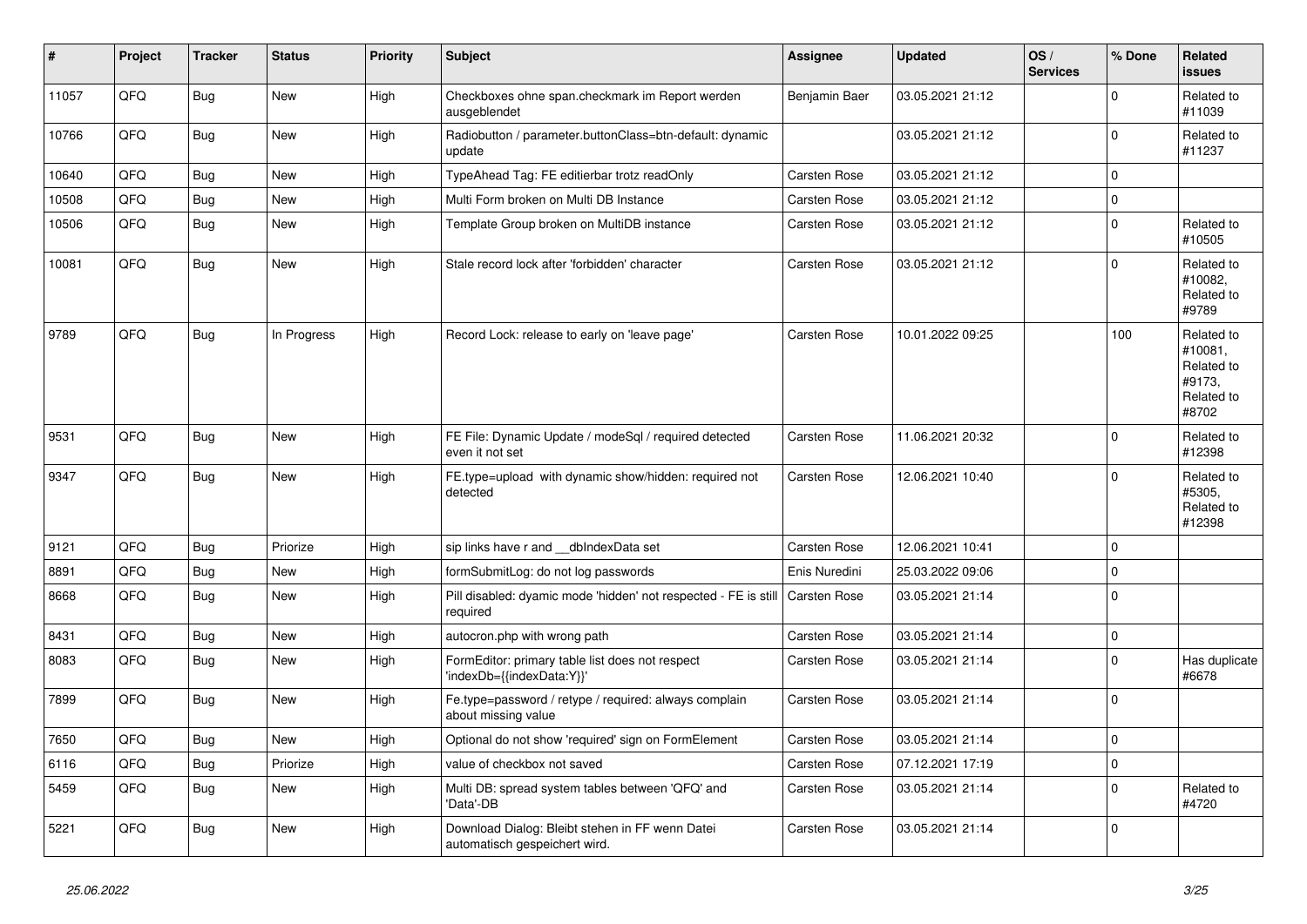| $\vert$ # | Project | <b>Tracker</b> | <b>Status</b>     | <b>Priority</b> | <b>Subject</b>                                                                                         | <b>Assignee</b>        | <b>Updated</b>   | OS/<br><b>Services</b> | % Done      | Related<br>issues                                                                                                                                                     |
|-----------|---------|----------------|-------------------|-----------------|--------------------------------------------------------------------------------------------------------|------------------------|------------------|------------------------|-------------|-----------------------------------------------------------------------------------------------------------------------------------------------------------------------|
| 4279      | QFQ     | Bug            | Some day<br>maybe | High            | config.linkVars lost                                                                                   | Carsten Rose           | 03.05.2021 21:14 |                        | $\Omega$    |                                                                                                                                                                       |
| 3570      | QFQ     | Bug            | Some dav<br>maybe | High            | Formular mit prmitnew permitEdit=Always wird nicht<br>aufgerufen (ist leer)                            | <b>Carsten Rose</b>    | 03.05.2021 21:14 |                        | $\mathbf 0$ |                                                                                                                                                                       |
| 3109      | QFQ     | <b>Bug</b>     | Some day<br>maybe | High            | RealUrl: Links werden nicht korrekt gerendert                                                          | Carsten Rose           | 03.05.2021 21:14 |                        | $\mathbf 0$ |                                                                                                                                                                       |
| 3061      | QFQ     | <b>Bug</b>     | Some day<br>maybe | High            | winstitute: mysql connection durcheinander - nmhp17<br>(ag7)/QFQ arbeitet mit DB/Tabellen von biostat. | <b>Carsten Rose</b>    | 03.05.2021 21:14 |                        | $\mathbf 0$ |                                                                                                                                                                       |
| 14376     | QFQ     | Feature        | <b>New</b>        | Normal          | QFQ Bootstrap: if missing, create stored procedures                                                    | Enis Nuredini          | 19.06.2022 16:37 |                        | $\mathbf 0$ |                                                                                                                                                                       |
| 14371     | QFQ     | Feature        | Priorize          | Normal          | <b>LDAP via REPORT</b>                                                                                 | Carsten Rose           | 19.06.2022 16:37 |                        | $\mathbf 0$ |                                                                                                                                                                       |
| 14320     | QFQ     | Feature        | ToDo              | Normal          | Allow specific HTML Tags and Attributes: general, TinyMCE                                              | Enis Nuredini          | 17.06.2022 10:44 |                        | $\mathbf 0$ | Related to<br>#12664,<br>Related to<br>#12039,<br>Related to<br>#11702,<br>Related to<br>#7239,<br>Related to<br>#3708,<br>Related to<br>#3646,<br>Related to<br>#880 |
| 14290     | QFQ     | Feature        | Priorize          | Normal          | FormEditor: Show Table Definition                                                                      | Carsten Rose           | 19.06.2022 16:37 |                        | $\mathbf 0$ |                                                                                                                                                                       |
| 14227     | QFQ     | Feature        | <b>New</b>        | Normal          | Selenium Konkurrenz: cypress.io                                                                        | Enis Nuredini          | 28.05.2022 11:02 |                        | $\mathbf 0$ |                                                                                                                                                                       |
| 14185     | QFQ     | Feature        | New               | Normal          | External/Autocron.php - better suitable directory                                                      | Support: System        | 28.05.2022 11:03 |                        | $\mathbf 0$ |                                                                                                                                                                       |
| 14090     | QFQ     | Feature        | <b>New</b>        | Normal          | Nützliche _script funktionen                                                                           | Carsten Rose           | 28.05.2022 11:03 |                        | $\mathbf 0$ |                                                                                                                                                                       |
| 14028     | QFQ     | Feature        | <b>New</b>        | Normal          | Required notification: visual nicer                                                                    | Enis Nuredini          | 28.05.2022 11:01 |                        | $\pmb{0}$   |                                                                                                                                                                       |
| 13945     | QFQ     | Feature        | New               | Normal          | As _link: content before/after link                                                                    | Enis Nuredini          | 28.05.2022 11:01 |                        | $\mathbf 0$ | Related to<br>#12262                                                                                                                                                  |
| 13900     | QFQ     | Feature        | Priorize          | Normal          | Selenium: Check das Cookie/PDF funktioniert                                                            | Enis Nuredini          | 25.03.2022 12:45 |                        | $\mathbf 0$ |                                                                                                                                                                       |
| 13843     | QFQ     | Feature        | <b>New</b>        | Normal          | Create JWT via QFQ                                                                                     | <b>Carsten Rose</b>    | 19.03.2022 17:42 |                        | $\mathbf 0$ |                                                                                                                                                                       |
| 13841     | QFQ     | Feature        | <b>New</b>        | Normal          | Create PDF via iText - evaluate                                                                        | Carsten Rose           | 19.03.2022 17:42 |                        | $\mathbf 0$ |                                                                                                                                                                       |
| 13700     | QFQ     | Feature        | <b>New</b>        | Normal          | Redesign qfq.io Seite                                                                                  | Carsten Rose           | 19.03.2022 17:43 |                        | $\mathbf 0$ |                                                                                                                                                                       |
| 13609     | QFQ     | Feature        | New               | Normal          | QFQ Introduction: Seite aufloesen                                                                      | Philipp<br>Gröbelbauer | 28.05.2022 11:02 |                        | $\mathbf 0$ |                                                                                                                                                                       |
| 13608     | QFQ     | Feature        | Some day<br>maybe | Normal          | Automatic Browser Language Redirect                                                                    | Enis Nuredini          | 17.06.2022 08:35 |                        | $\mathbf 0$ |                                                                                                                                                                       |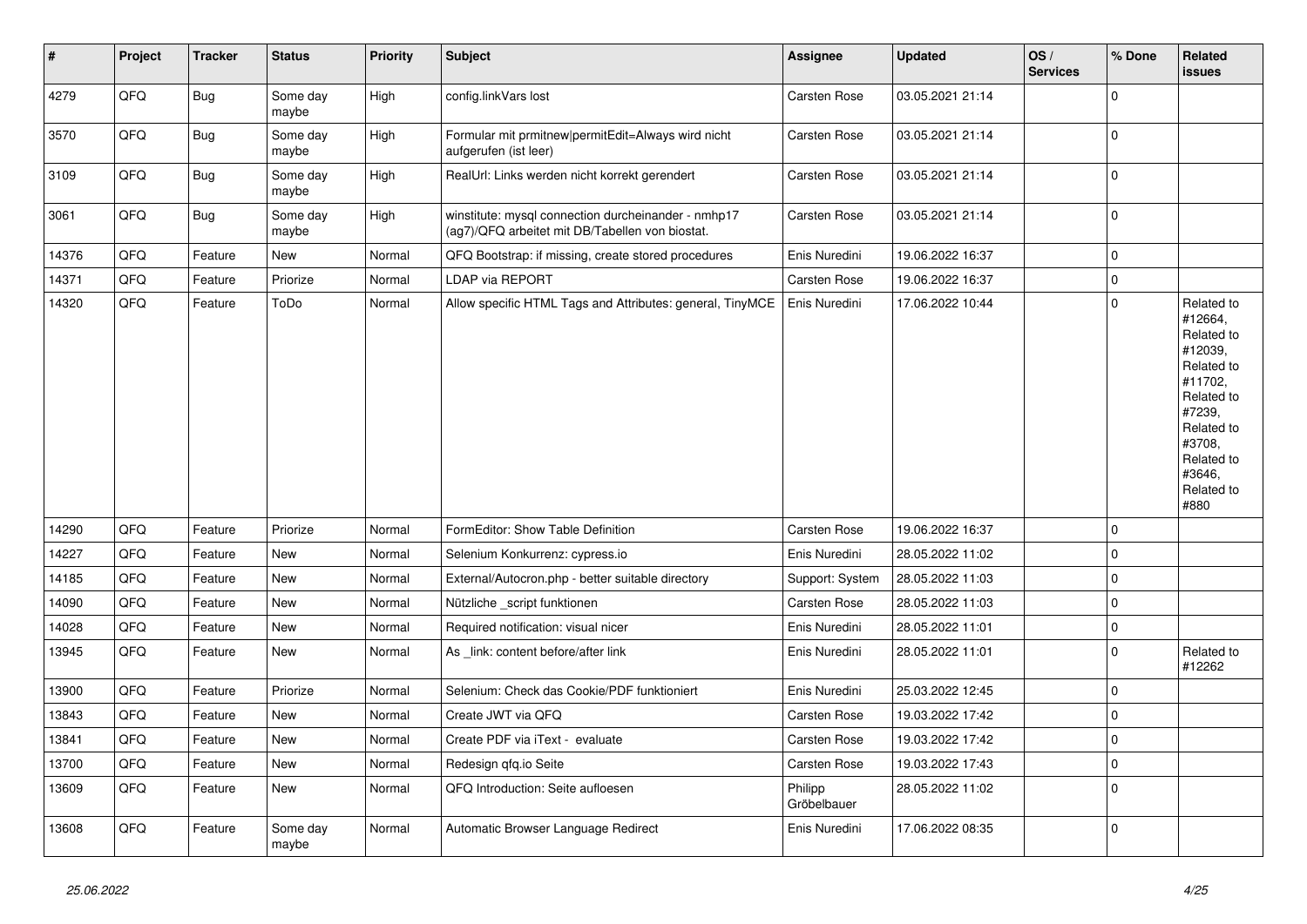| #     | Project | <b>Tracker</b> | <b>Status</b>              | <b>Priority</b> | <b>Subject</b>                                                                              | <b>Assignee</b> | <b>Updated</b>   | OS/<br><b>Services</b> | % Done      | Related<br>issues                                                      |
|-------|---------|----------------|----------------------------|-----------------|---------------------------------------------------------------------------------------------|-----------------|------------------|------------------------|-------------|------------------------------------------------------------------------|
| 13572 | QFQ     | Feature        | Feedback                   | Normal          | Form Load: misleading error message on trying to load non<br>existent primary record        | Enis Nuredini   | 16.05.2022 23:16 |                        | 100         |                                                                        |
| 13566 | QFQ     | Feature        | Ready to sync<br>(develop) | Normal          | Delete config-example.qfq.php file                                                          | Carsten Rose    | 23.12.2021 09:25 |                        | $\mathbf 0$ |                                                                        |
| 13467 | QFQ     | Feature        | New                        | Normal          | ChangeLog Generator                                                                         | Carsten Rose    | 19.03.2022 17:46 |                        | $\mathbf 0$ | Related to<br>#11460                                                   |
| 13354 | QFQ     | Feature        | New                        | Normal          | Using Websocket in QFQ                                                                      | Carsten Rose    | 10.11.2021 15:47 |                        | 0           |                                                                        |
| 13330 | QFQ     | Feature        | In Progress                | Normal          | Multi Form: Upload                                                                          | Carsten Rose    | 07.11.2021 12:40 |                        | 50          | Related to<br>#9706                                                    |
| 12679 | QFQ     | Feature        | New                        | Normal          | tablesorter: custom column width                                                            | Carsten Rose    | 16.06.2021 11:10 |                        | 0           |                                                                        |
| 12664 | QFQ     | Feature        | New                        | Normal          | TinyMCE: report/remove malicous HTML/JS Code                                                | Carsten Rose    | 19.03.2022 17:47 |                        | $\mathbf 0$ | Related to<br>#14320                                                   |
| 12632 | QFQ     | Feature        | New                        | Normal          | TinyMCE: Prepare CSS classes for images                                                     | Carsten Rose    | 04.06.2021 14:35 |                        | 100         | Blocked by<br>#12186                                                   |
| 12630 | QFQ     | Feature        | In Progress                | Normal          | Input: date[time]: min / max values                                                         | Enis Nuredini   | 20.06.2022 18:31 |                        | $\Omega$    | Related to<br>#10096,<br>Related to<br>#14302,<br>Related to<br>#14303 |
| 12611 | QFQ     | Feature        | Some day<br>maybe          | Normal          | Refactoring: Bootstrap with Lazy Loading                                                    | Carsten Rose    | 08.06.2022 10:37 |                        | $\mathbf 0$ | Related to<br>#12490,<br>Related to<br>#10013,<br>Related to<br>#7732  |
| 12603 | QFQ     | Feature        | New                        | Normal          | Dropdown (Select), Radio, checkbox:<br>itemListAlways={{!SELECT key, value}}                | Carsten Rose    | 19.03.2022 17:47 |                        | $\mathbf 0$ |                                                                        |
| 12584 | QFQ     | Feature        | Feedback                   | Normal          | T3 v10 migration script: replace alias-patterns (v11)                                       | Carsten Rose    | 28.05.2022 11:12 |                        | 100         |                                                                        |
| 12556 | QFQ     | Feature        | New                        | Normal          | Pills Title: colored = static or dynamic on allrequiredgiven                                | Benjamin Baer   | 19.03.2022 17:49 |                        | 0           |                                                                        |
| 12504 | QFQ     | Feature        | Priorize                   | Normal          | sql.log: report fe.id                                                                       | Carsten Rose    | 05.05.2021 22:09 |                        | $\mathbf 0$ |                                                                        |
| 12503 | QFQ     | Feature        | Priorize                   | Normal          | Detect dangerous UPDATE statement with missing WHERE                                        | Carsten Rose    | 05.05.2021 22:09 |                        | $\mathbf 0$ |                                                                        |
| 12490 | QFQ     | Feature        | New                        | Normal          | Loading Plugins in QFQ - see what tinymce does. (lazy<br>loading)                           | Benjamin Baer   | 08.06.2022 10:37 |                        | $\mathbf 0$ | Related to<br>#12611,<br>Related to<br>#10013,<br>Related to<br>#7732  |
| 12480 | QFQ     | Feature        | New                        | Normal          | If QFQ upgrade is running, block further request                                            | Carsten Rose    | 03.05.2021 20:45 |                        | 0           |                                                                        |
| 12477 | QFQ     | Feature        | New                        | Normal          | Support for refactoring: Form, FormElement, diverse<br>Tabellen/Spalten, tt-content Records | Carsten Rose    | 03.05.2021 20:45 |                        | $\mathbf 0$ |                                                                        |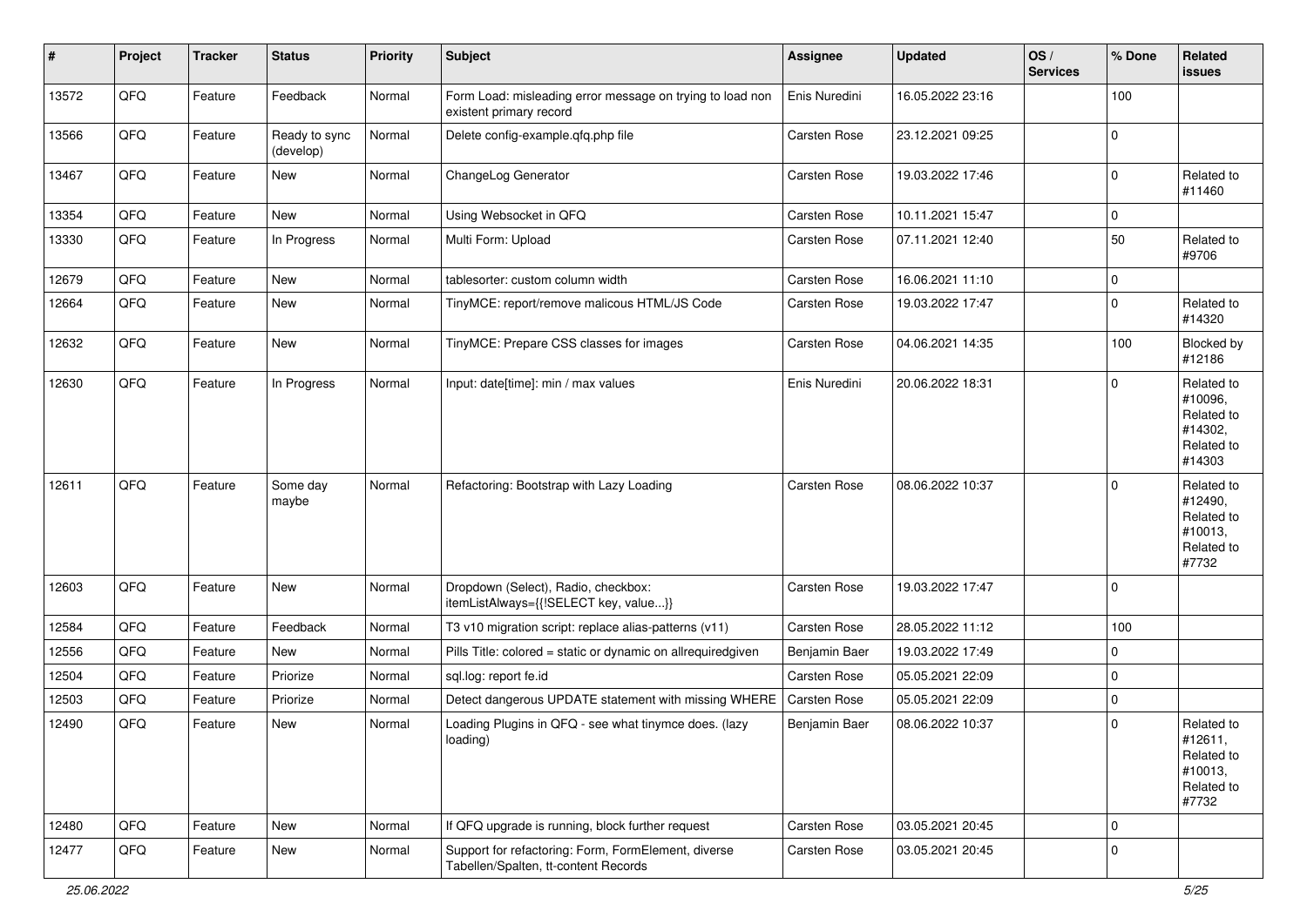| #     | Project | <b>Tracker</b> | <b>Status</b>     | <b>Priority</b> | <b>Subject</b>                                                                                                      | <b>Assignee</b> | <b>Updated</b>   | OS/<br><b>Services</b> | % Done      | Related<br><b>issues</b>                                                    |
|-------|---------|----------------|-------------------|-----------------|---------------------------------------------------------------------------------------------------------------------|-----------------|------------------|------------------------|-------------|-----------------------------------------------------------------------------|
| 12476 | QFQ     | Feature        | New               | Normal          | clearMe: a) should trigger 'dirty', b) sticky on textarea resize                                                    | Benjamin Baer   | 04.01.2022 08:40 |                        | $\mathbf 0$ | Related to<br>#9528                                                         |
| 12474 | QFQ     | Feature        | <b>New</b>        | Normal          | Check BaseConfigURL if it is given and the the last char is '/                                                      | Carsten Rose    | 03.05.2021 20:45 |                        | 0           |                                                                             |
| 12465 | QFQ     | Feature        | New               | Normal          | QFQ Function: use in FE to fill StoreRecord                                                                         | Carsten Rose    | 05.05.2021 21:58 |                        | 0           |                                                                             |
| 12452 | QFQ     | Feature        | Priorize          | Normal          | BaseURL: alsways with '/' at the end                                                                                | Carsten Rose    | 19.06.2022 13:45 |                        | 0           | Related to<br>#10782                                                        |
| 12440 | QFQ     | Feature        | In Progress       | Normal          | Typo3 V10 upgrade (durchfuehren und testen)                                                                         | Carsten Rose    | 21.03.2022 09:53 |                        | 50          | Related to<br>#12357,<br>Related to<br>#12067,<br>Related to<br>#10661      |
| 12439 | QFQ     | Feature        | In Progress       | Normal          | TinyMCE Paste from Word & Character Count/Limit                                                                     | Carsten Rose    | 05.05.2021 22:15 |                        | 0           |                                                                             |
| 12413 | QFQ     | Feature        | New               | Normal          | STORE_TYPO3: enhance for {{be_users.email:T}},<br>{{fe_users.email:T}}                                              | Carsten Rose    | 03.05.2021 20:45 |                        | 0           | Related to<br>#12412,<br>Related to<br>#10012                               |
| 12412 | QFQ     | Feature        | New               | Normal          | Action/Escape qualifier 'e' (empty), '0': if given, an empty<br>string (or '0') will be treated as 'not found'      | Carsten Rose    | 08.05.2021 09:40 |                        | $\mathbf 0$ | Related to<br>#12413,<br>Related to<br>#10012                               |
| 12400 | QFQ     | Feature        | New               | Normal          | Tutorial ist in QFQ Doku, Wird in der Suche gefunden, es<br>gibt aber kein Menupunkt - Inhalt ueberpruefen          | Carsten Rose    | 03.05.2021 20:45 |                        | 0           |                                                                             |
| 12337 | QFQ     | Feature        | Some day<br>maybe | Normal          | Database.php: better caching                                                                                        | Carsten Rose    | 16.09.2021 15:10 |                        | $\mathbf 0$ |                                                                             |
| 12330 | QFQ     | Feature        | New               | Normal          | Copy to input field / text area / TinyMCE                                                                           | Carsten Rose    | 07.04.2021 09:01 |                        | $\pmb{0}$   |                                                                             |
| 12315 | QFQ     | Feature        | Some day<br>maybe | Normal          | Form History (Diffs) / Backups                                                                                      | Carsten Rose    | 16.09.2021 15:10 |                        | $\mathbf 0$ |                                                                             |
| 12269 | QFQ     | Feature        | New               | Normal          | 2FA - Login                                                                                                         | Carsten Rose    | 03.05.2021 20:45 |                        | $\mathbf 0$ |                                                                             |
| 12262 | QFQ     | Feature        | ToDo              | Normal          | Form buttons on top: more customable                                                                                | Enis Nuredini   | 17.06.2022 10:44 |                        | 0           | Related to<br>#13945, Has<br>duplicate<br>#4046, Has<br>duplicate<br>#10080 |
| 12163 | QFQ     | Feature        | New               | Normal          | Checkbox: table wrap                                                                                                | Carsten Rose    | 03.05.2021 20:51 |                        | 0           |                                                                             |
| 12162 | QFQ     | Feature        | New               | Normal          | FE.type=sendmail: personalized mailing (several mails) via<br>template                                              | Carsten Rose    | 03.05.2021 20:45 |                        | $\mathbf 0$ |                                                                             |
| 12156 | QFQ     | Feature        | New               | Normal          | Form: Optional disable 'leave page'                                                                                 |                 | 03.05.2021 20:45 |                        | $\mathbf 0$ |                                                                             |
| 12146 | QFQ     | Feature        | New               | Normal          | Autocron Job: Anzeigen wann der naechste Job ausgefuehrt   Carsten Rose<br>wird, resp das er nicht ausgefuehrt wird |                 | 15.03.2021 15:23 |                        | 0           |                                                                             |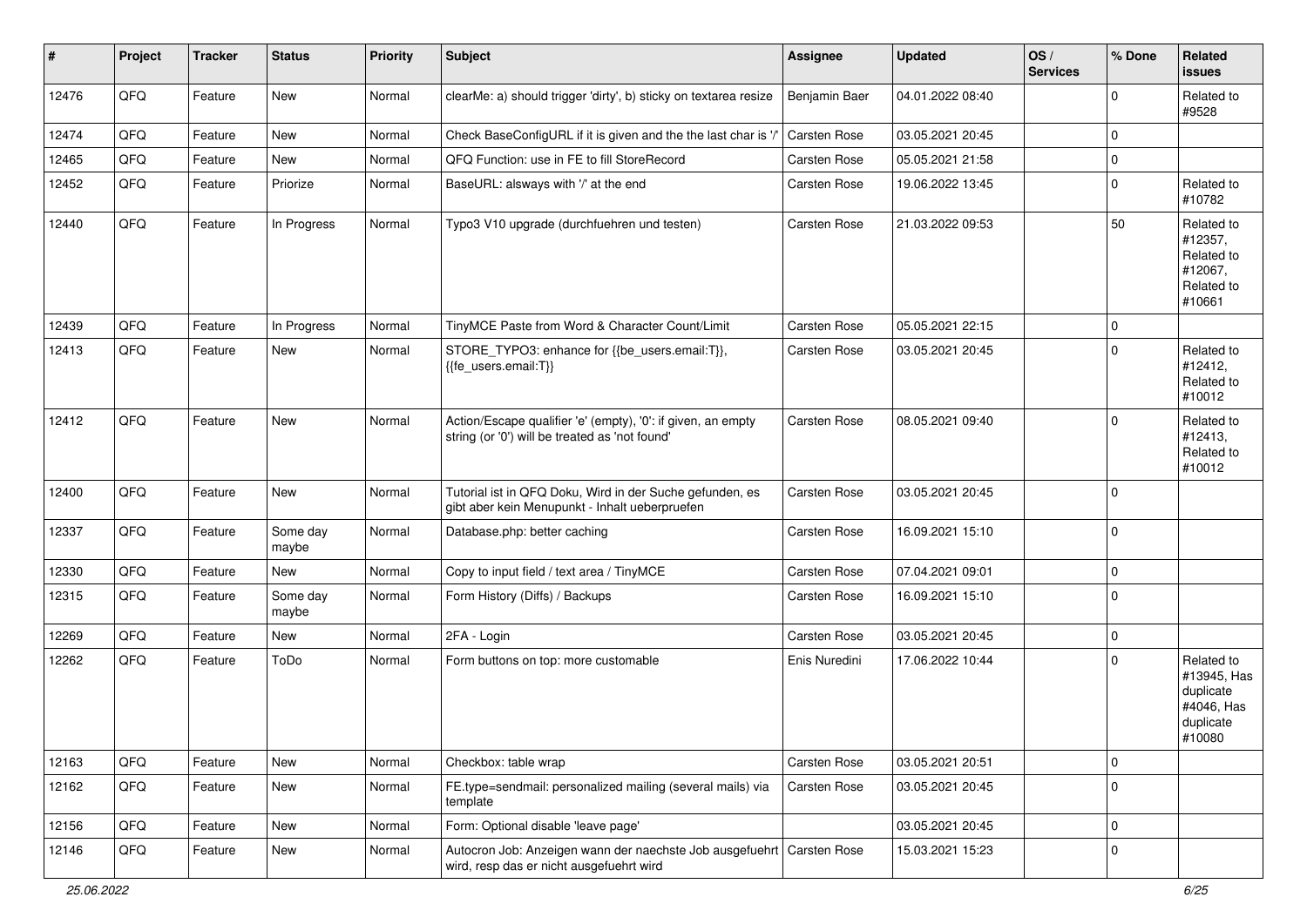| #     | Project    | <b>Tracker</b> | <b>Status</b>     | <b>Priority</b> | <b>Subject</b>                                                                                       | <b>Assignee</b>                                        | <b>Updated</b>   | OS/<br><b>Services</b> | % Done      | Related<br><b>issues</b>                     |                      |
|-------|------------|----------------|-------------------|-----------------|------------------------------------------------------------------------------------------------------|--------------------------------------------------------|------------------|------------------------|-------------|----------------------------------------------|----------------------|
| 12135 | QFQ        | Feature        | <b>New</b>        | Normal          | Subrecord: Notiz                                                                                     |                                                        | 24.04.2021 16:58 |                        | $\Omega$    |                                              |                      |
| 12119 | QFQ        | Feature        | New               | Normal          | AS paged: error message missing if there ist no 'r'<br>argument.                                     | Carsten Rose                                           | 03.05.2021 20:51 |                        | $\Omega$    |                                              |                      |
| 12109 | QFQ        | Feature        | New               | Normal          | Donwload Link: Plain, SIP, Persistent Link, Peristent SIP -<br>new notation                          | Carsten Rose                                           | 03.05.2021 20:45 |                        | $\mathbf 0$ | Related to<br>#12085                         |                      |
| 12039 | QFQ        | Feature        | <b>New</b>        | Normal          | Missing htmlSpecialChar() in pre processing on form submit                                           |                                                        | 18.02.2021 00:09 |                        | $\Omega$    | Related to<br>#14320                         |                      |
| 12038 | QFQ        | Feature        | New               | Normal          | a) STORE_VAR: filenameOnlyStripUniq, b) SP:<br>QSTRIPUNIQ()                                          |                                                        | 17.02.2021 23:55 |                        | $\Omega$    |                                              |                      |
| 12024 | QFQ        | Feature        | New               | Normal          | Excel Export: text columns by default decode<br>htmlspeciachar()                                     | Carsten Rose                                           | 17.02.2021 23:55 |                        | $\Omega$    | Related to<br>#12022                         |                      |
| 12023 | QFQ        | Feature        | New               | Normal          | MySQL Stored Precdure: QDECODESPECIALCHAR()                                                          | Carsten Rose                                           | 16.02.2021 11:16 |                        | $\Omega$    | Related to<br>#12022                         |                      |
| 11980 | QFQ        | Feature        | In Progress       | Normal          | protected verzeichnis MUSS geschützt werden                                                          | Carsten Rose                                           | 07.09.2021 13:30 |                        | $\mathbf 0$ |                                              |                      |
| 11955 | QFQ        | Feature        | <b>New</b>        | Normal          | subrecord: new title option to set <th> attributes - e.g. to<br/>customize tablesorter options.</th> | attributes - e.g. to<br>customize tablesorter options. | Carsten Rose     | 03.05.2021 20:47       |             | $\mathbf 0$                                  | Related to<br>#11775 |
| 11892 | QFQ        | Feature        | New               | Normal          | tablesorter: columns with links are hard to order - new<br>qualifier 'Y: <ord>'</ord>                | Enis Nuredini                                          | 23.03.2022 09:22 |                        | $\Omega$    |                                              |                      |
| 11775 | QFQ        | Feature        | New               | Normal          | Subrecord Tooltip pro Feld                                                                           | Carsten Rose                                           | 18.12.2020 15:22 |                        | $\Omega$    | Related to<br>#11955                         |                      |
| 11747 | QFQ        | Feature        | New               | Normal          | Maintenance Page with Redirect                                                                       | Carsten Rose                                           | 03.05.2021 20:47 |                        | $\mathbf 0$ | Related to<br>#11741                         |                      |
| 11716 | QFQ        | Feature        | New               | Normal          | Form an beliebiger Stelle im Report anzeigen                                                         |                                                        | 09.12.2020 09:47 |                        | $\mathbf 0$ |                                              |                      |
| 11702 | QFQ        | Feature        | New               | Normal          | HTML Special Char makes no sense for 'allbut' if '&' is<br>forbidden                                 | Carsten Rose                                           | 07.12.2021 16:35 |                        | $\Omega$    | Related to<br>#5112,<br>Related to<br>#14320 |                      |
| 11535 | QFQ        | Feature        | New               | Normal          | Ability to create SQL columns in frontend QFQ forms                                                  |                                                        | 17.11.2020 12:11 |                        | $\mathbf 0$ |                                              |                      |
| 11534 | QFQ        | Feature        | New               | Normal          | Report: Action on selected rows - Table batchprocessing<br>feature                                   |                                                        | 18.11.2020 08:15 |                        | $\mathbf 0$ |                                              |                      |
| 11523 | QFQ        | Feature        | New               | Normal          | Mit dynamic Update erkennen, ob Upload gemacht wurde                                                 | Carsten Rose                                           | 13.11.2020 15:07 |                        | $\mathbf 0$ | Related to<br>#9533                          |                      |
| 11516 | <b>QFQ</b> | Feature        | New               | Normal          | Multi Page Form (Previous/Next Buttons)                                                              | Carsten Rose                                           | 16.03.2021 17:52 |                        | 0           |                                              |                      |
| 11504 | QFQ        | Feature        | New               | Normal          | Dynamic Update: Button text update for 'Save',' Close' &<br>'Delete'                                 | Carsten Rose                                           | 12.11.2020 23:44 |                        | $\mathbf 0$ |                                              |                      |
| 11460 | QFQ        | Feature        | New               | Normal          | Easier creation of changelog: gitchangelog                                                           | Carsten Rose                                           | 12.06.2021 10:20 |                        | $\mathbf 0$ | Related to<br>#13467                         |                      |
| 11323 | QFQ        | Feature        | Some day<br>maybe | Normal          | Report Frontend Editor Modal + Codemirror                                                            | Carsten Rose                                           | 16.09.2021 15:10 |                        | 0           | Related to<br>#11036                         |                      |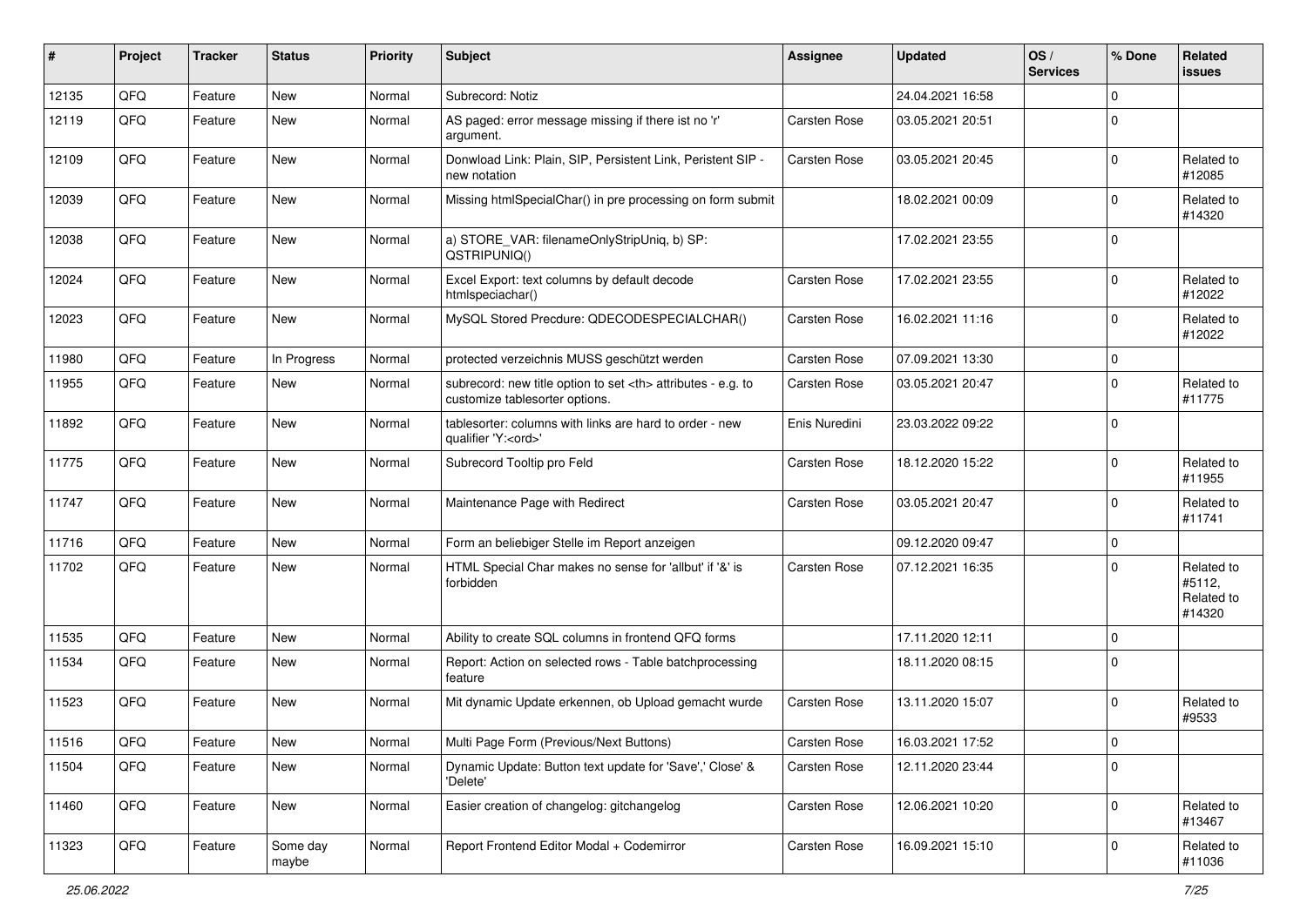| $\sharp$ | Project | <b>Tracker</b> | <b>Status</b>     | <b>Priority</b> | <b>Subject</b>                                                                      | Assignee       | Updated          | OS/<br><b>Services</b> | % Done      | Related<br>issues                            |
|----------|---------|----------------|-------------------|-----------------|-------------------------------------------------------------------------------------|----------------|------------------|------------------------|-------------|----------------------------------------------|
| 11322    | QFQ     | Feature        | Some day<br>maybe | Normal          | Form Element JSON - (multiline parameter field)                                     | Carsten Rose   | 16.09.2021 15:10 |                        | $\Omega$    |                                              |
| 11320    | QFQ     | Feature        | Priorize          | Normal          | Typo3 Version 10 support                                                            | Carsten Rose   | 05.05.2021 22:09 |                        | $\mathbf 0$ |                                              |
| 11217    | QFQ     | Feature        | Some day<br>maybe | Normal          | <b>Extend Script Functionality</b>                                                  | Carsten Rose   | 16.09.2021 15:10 |                        | $\Omega$    |                                              |
| 11080    | QFQ     | Feature        | New               | Normal          | Send MQTT messages                                                                  | Carsten Rose   | 29.08.2020 19:49 |                        | $\mathbf 0$ |                                              |
| 11076    | QFQ     | Feature        | In Progress       | Normal          | SELECT  AS _websocket                                                               | Carsten Rose   | 30.08.2020 17:49 |                        | $\mathbf 0$ |                                              |
| 11036    | QFQ     | Feature        | Some day<br>maybe | Normal          | inline report editor permissions                                                    | Carsten Rose   | 16.09.2021 15:09 |                        | $\Omega$    | Related to<br>#11323                         |
| 10996    | QFQ     | Feature        | New               | Normal          | Download video via sip: no seek                                                     | Carsten Rose   | 12.08.2020 14:18 |                        | $\mathbf 0$ |                                              |
| 10979    | QFQ     | Feature        | New               | Normal          | Ajax Calls an API - dataReport                                                      | Carsten Rose   | 11.05.2022 12:15 |                        | $\Omega$    |                                              |
| 10976    | QFQ     | Feature        | New               | Normal          | Excel Export Verbesserungen                                                         | Carsten Rose   | 06.08.2020 10:56 |                        | $\Omega$    |                                              |
| 10874    | QFQ     | Feature        | New               | Normal          | Erstellen eines Foreign Keys in der Tabelle "FormElement"                           |                | 13.07.2020 10:11 |                        | $\mathbf 0$ |                                              |
| 10819    | QFQ     | Feature        | New               | Normal          | Persistent SIP - second try                                                         | Carsten Rose   | 29.06.2020 23:02 |                        | $\mathbf 0$ | Related to<br>#6261                          |
| 10793    | QFQ     | Feature        | In Progress       | Normal          | Update NPM Packages                                                                 | Carsten Rose   | 07.09.2021 13:25 |                        | $30\,$      |                                              |
| 10782    | QFQ     | Feature        | Feedback          | Normal          | Tiny MCE: Image Upload                                                              | Enis Nuredini  | 16.05.2022 23:16 |                        | $\Omega$    | Related to<br>#12452                         |
| 10763    | QFQ     | Feature        | New               | Normal          | form accessed and submitted despite logout?                                         |                | 16.06.2020 11:43 |                        | $\mathbf 0$ |                                              |
| 10745    | QFQ     | Feature        | Some day<br>maybe | Normal          | Tablesorter Excel Export                                                            | Carsten Rose   | 16.09.2021 15:09 |                        | $\Omega$    |                                              |
| 10738    | QFQ     | Feature        | Some day<br>maybe | Normal          | CORS headers for external API requests                                              |                | 10.06.2020 14:00 |                        | $\mathbf 0$ |                                              |
| 10716    | QFQ     | Feature        | Some day<br>maybe | Normal          | Business Logic mit Externen Skripten                                                | Carsten Rose   | 16.09.2021 15:10 |                        | $\Omega$    | Related to<br>#10713,<br>Related to<br>#8217 |
| 10714    | QFQ     | Feature        | <b>New</b>        | Normal          | multi Table Form                                                                    | Carsten Rose   | 16.03.2021 18:44 |                        | $\Omega$    |                                              |
| 10593    | QFQ     | Feature        | New               | Normal          | label2: text behind input element                                                   | Carsten Rose   | 16.05.2020 10:57 |                        | 0           |                                              |
| 10569    | QFQ     | Feature        | Priorize          | Normal          | link _blank more safe                                                               | Enis Nuredini  | 25.03.2022 12:44 |                        | $\mathbf 0$ |                                              |
| 10463    | QFQ     | Feature        | New               | Normal          | Report_link: expliztes setzen von HTML Tags (Bedarf fuer<br>'data-selenium' & 'id') | Enis Nuredini  | 23.03.2022 09:23 |                        | $\pmb{0}$   | Related to<br>#7648                          |
| 10443    | QFQ     | Feature        | In Progress       | Normal          | Konzept_api / _live                                                                 | Carsten Rose   | 07.05.2020 09:39 |                        | $\mathbf 0$ |                                              |
| 10384    | QFQ     | Feature        | New               | Normal          | Parameter Exchange QFQ Instances                                                    |                | 07.05.2020 09:38 |                        | $\pmb{0}$   |                                              |
| 10345    | QFQ     | Feature        | New               | Normal          | Templates - Patterns QFQ Style                                                      |                | 03.05.2021 21:01 |                        | 0           | Related to<br>#10713                         |
| 10124    | QFQ     | Feature        | Feedback          | Normal          | qfq AAI-Login                                                                       | Karin Niffeler | 07.05.2020 09:36 |                        | $\mathbf 0$ |                                              |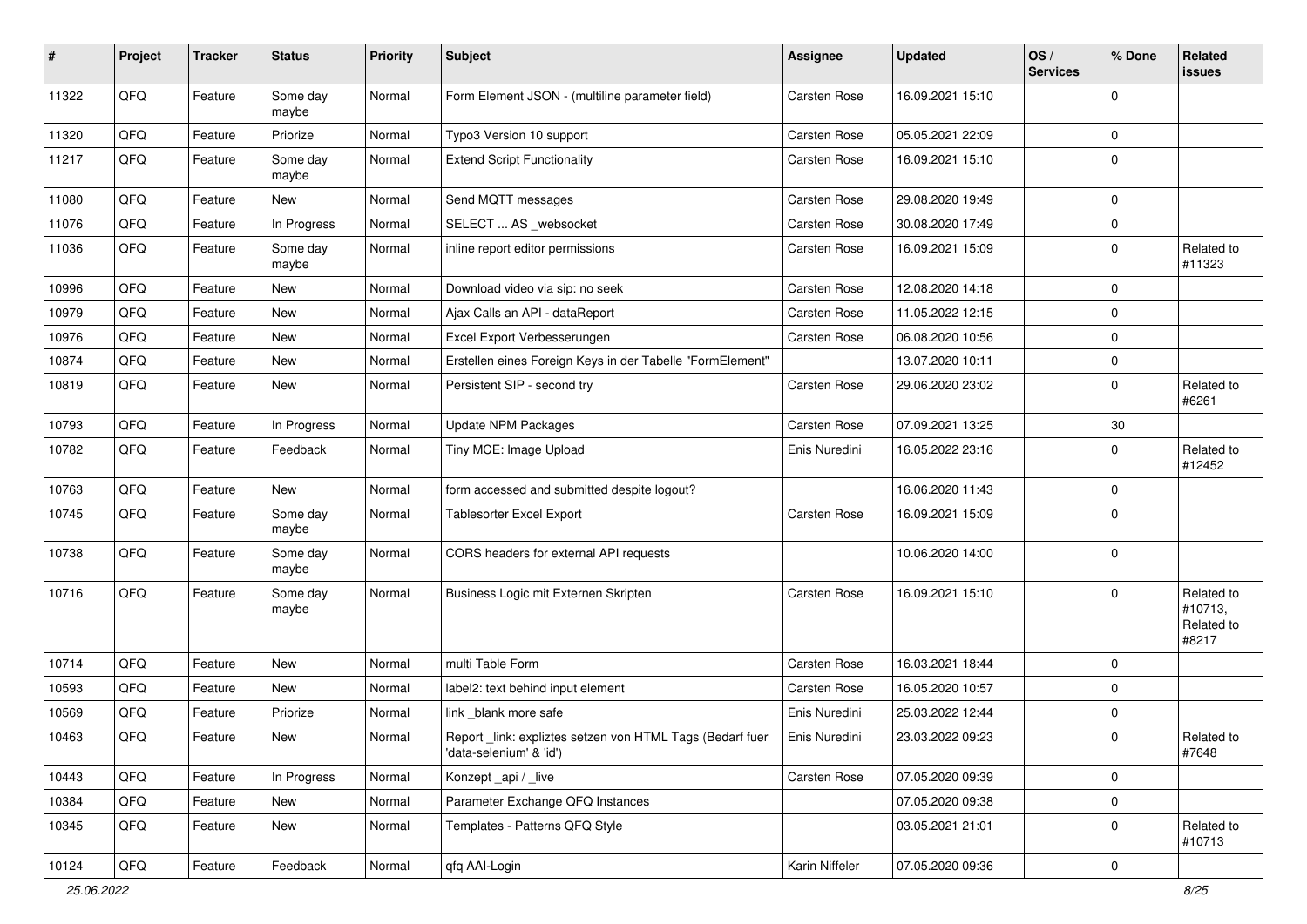| $\sharp$ | Project | <b>Tracker</b> | <b>Status</b>     | <b>Priority</b> | <b>Subject</b>                                                                                                                        | Assignee      | <b>Updated</b>   | OS/<br><b>Services</b> | % Done      | Related<br>issues                                                      |
|----------|---------|----------------|-------------------|-----------------|---------------------------------------------------------------------------------------------------------------------------------------|---------------|------------------|------------------------|-------------|------------------------------------------------------------------------|
| 10119    | QFQ     | Feature        | New               | Normal          | Dropdown (selectlist) & TypeAhead: format and catagorize<br>list                                                                      | Carsten Rose  | 07.05.2020 09:36 |                        | $\mathbf 0$ |                                                                        |
| 10116    | QFQ     | Feature        | Some day<br>maybe | Normal          | TypeAhead: Tag - show inside 'input' element                                                                                          | Carsten Rose  | 16.09.2021 15:09 |                        | 0           |                                                                        |
| 10115    | QFQ     | Feature        | New               | Normal          | TypeAhead: static list                                                                                                                | Carsten Rose  | 26.02.2020 16:42 |                        | 100         |                                                                        |
| 10095    | QFQ     | Feature        | Some day<br>maybe | Normal          | Generic Gitlab Integration into QFQ                                                                                                   | Carsten Rose  | 16.09.2021 15:10 |                        | $\Omega$    |                                                                        |
| 10080    | QFQ     | Feature        | New               | Normal          | Popup on 'save' / 'close': configure dialog (answer<br>yes/no/cancle/)                                                                | Carsten Rose  | 28.03.2021 20:52 |                        | 0           | Is duplicate<br>of #12262                                              |
| 10015    | QFQ     | Feature        | Priorize          | Normal          | Monospace in Textarea                                                                                                                 | Carsten Rose  | 03.02.2020 13:40 |                        | 0           |                                                                        |
| 10014    | QFQ     | Feature        | New               | Normal          | Manual.rst: describe behaviour and process order of<br>fillStoreVar, slaveId, sqlBefore,                                              | Carsten Rose  | 01.02.2020 22:31 |                        | 0           |                                                                        |
| 10013    | QFQ     | Feature        | Some day<br>maybe | Normal          | FE.typ=editor: CodeMirror                                                                                                             | Carsten Rose  | 08.06.2022 10:37 |                        | 0           | Related to<br>#12611,<br>Related to<br>#12490,<br>Related to<br>#7732  |
| 10012    | QFQ     | Feature        | Priorize          | Normal          | redirectAllMailTo: {{beEmail:T}}                                                                                                      | Carsten Rose  | 08.05.2021 09:54 |                        | $\mathbf 0$ | Related to<br>#12412,<br>Related to<br>#12413,<br>Related to<br>#10011 |
| 10011    | QFQ     | Feature        | Priorize          | Normal          | Offer new STORE_TYPO3 Variable 'beUser', 'beEmail'                                                                                    | Carsten Rose  | 08.05.2021 09:51 |                        | $\Omega$    | Related to<br>#10012,<br>Related to<br>#12511                          |
| 10005    | QFQ     | Feature        | Priorize          | Normal          | Report / special column name:  AS _calendar                                                                                           | Carsten Rose  | 03.06.2020 17:28 |                        | $\mathbf 0$ |                                                                        |
| 10003    | QFQ     | Feature        | Priorize          | Normal          | fieldset: stronger visualize group                                                                                                    | Benjamin Baer | 12.02.2020 08:13 |                        | 0           |                                                                        |
| 9983     | QFQ     | Feature        | New               | Normal          | Report Notation: new keyword 'range'                                                                                                  | Carsten Rose  | 01.02.2020 15:55 |                        | $\mathbf 0$ |                                                                        |
| 9968     | QFQ     | Feature        | Priorize          | Normal          | Tooltip in Links for Developer                                                                                                        | Carsten Rose  | 01.02.2020 23:17 |                        | 0           |                                                                        |
| 9928     | QFQ     | Feature        | Priorize          | Normal          | SpecialColumnName: a) Deprecated: ' AS "_+tag " ', b)<br>New: ' AS "_ <tag1><tag2>"'</tag2></tag1>                                    | Carsten Rose  | 01.02.2020 23:17 |                        | $\mathbf 0$ | Related to<br>#9929                                                    |
| 9927     | QFQ     | Feature        | New               | Normal          | QFQ Update: a) Update nur machen wenn BE User<br>eingeloggt ist., b) Bei Fehler genaue Meldung welcher<br>Updateschritt Probleme hat. | Carsten Rose  | 22.01.2020 12:59 |                        | $\mathbf 0$ |                                                                        |
| 9900     | QFQ     | Feature        | Priorize          | Normal          | Generic API Call: tt-content record >> JSON                                                                                           | Carsten Rose  | 01.02.2020 10:13 |                        | 0           |                                                                        |
| 9853     | QFQ     | Feature        | New               | Normal          | Check das SQL / QFQ / Mail Logfile geschrieben wird                                                                                   |               | 09.01.2020 11:15 |                        | $\pmb{0}$   |                                                                        |
| 9811     | QFG     | Feature        | New               | Normal          | Report: tag every n'th row                                                                                                            | Carsten Rose  | 01.02.2020 23:22 |                        | $\pmb{0}$   |                                                                        |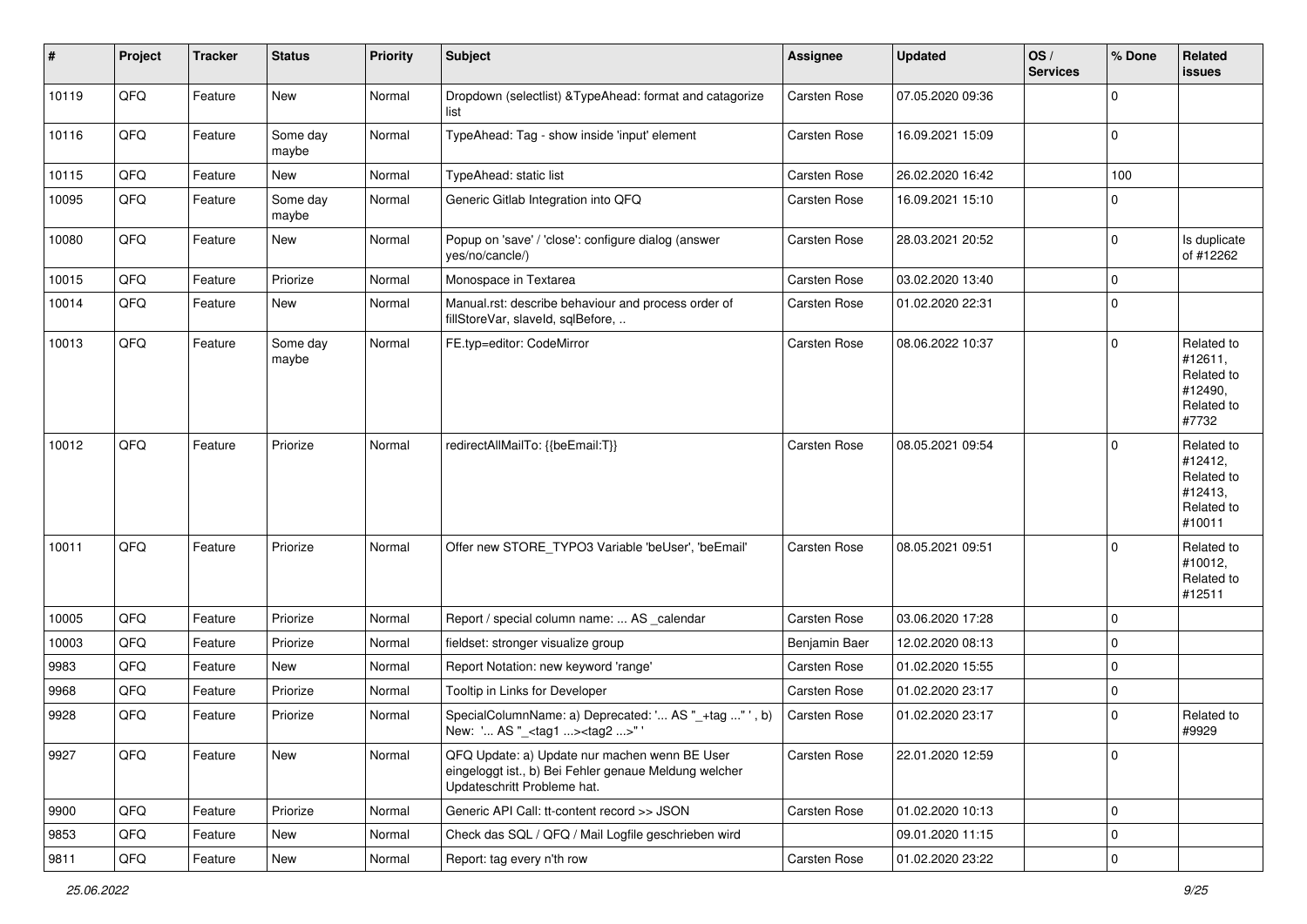| $\vert$ # | <b>Project</b> | <b>Tracker</b> | <b>Status</b>     | <b>Priority</b> | <b>Subject</b>                                                                  | Assignee            | <b>Updated</b>   | OS/<br><b>Services</b> | % Done              | Related<br><b>issues</b>                                             |
|-----------|----------------|----------------|-------------------|-----------------|---------------------------------------------------------------------------------|---------------------|------------------|------------------------|---------------------|----------------------------------------------------------------------|
| 9781      | QFQ            | Feature        | <b>New</b>        | Normal          | Button: CSS class to make buttons smaller                                       | <b>Carsten Rose</b> | 01.02.2020 23:22 |                        | $\Omega$            |                                                                      |
| 9777      | QFQ            | Feature        | New               | Normal          | Logging QFQ Variables                                                           | Carsten Rose        | 16.12.2019 17:17 |                        | $\mathbf 0$         |                                                                      |
| 9707      | QFQ            | Feature        | New               | Normal          | SIP security: encode pageld and check pageld on decode                          | <b>Carsten Rose</b> | 01.02.2020 23:22 |                        | $\mathbf 0$         |                                                                      |
| 9706      | QFQ            | Feature        | New               | Normal          | Multi File Upload (hidden template group)                                       | Carsten Rose        | 01.02.2020 23:22 |                        | $\overline{0}$      | Related to<br>#7521,<br>Related to<br>#5562,<br>Related to<br>#13330 |
| 9704      | QFQ            | Feature        | Some day<br>maybe | Normal          | Thumbnails Generieren beim Splitten von PDF Files                               | Carsten Rose        | 11.12.2019 16:01 |                        | $\Omega$            |                                                                      |
| 9668      | QFQ            | Feature        | Priorize          | Normal          | Form.mode: rename 'hidden' to 'hide'                                            | <b>Carsten Rose</b> | 05.05.2021 22:14 |                        | $\mathbf 0$         | Related to<br>#6437                                                  |
| 9602      | QFQ            | Feature        | <b>New</b>        | Normal          | Form definition as JSON                                                         | <b>Carsten Rose</b> | 01.02.2020 23:21 |                        | $\mathbf 0$         | Related to<br>#9600                                                  |
| 9579      | QFQ            | Feature        | Some day<br>maybe | Normal          | Multiform with Process Row                                                      | Carsten Rose        | 11.12.2019 16:01 |                        | $\Omega$            |                                                                      |
| 9537      | QFQ            | Feature        | New               | Normal          | FormEditor: Edit fieldset in FrontEnd                                           | <b>Carsten Rose</b> | 01.02.2020 23:22 |                        | $\mathbf 0$         |                                                                      |
| 9394      | QFQ            | Feature        | Priorize          | Normal          | REST: allow for non numerical ids in get requests                               | Carsten Rose        | 05.05.2021 22:10 |                        | $\mathbf 0$         |                                                                      |
| 9352      | QFQ            | Feature        | New               | Normal          | FE 'Native' fire slaveld, sqlAfter, sqlIns                                      | Carsten Rose        | 01.02.2020 23:22 |                        | $\mathbf 0$         |                                                                      |
| 9348      | QFQ            | Feature        | <b>New</b>        | Normal          | defaultThumbnailSize: pre render thumbnails                                     | <b>Carsten Rose</b> | 12.06.2021 09:05 |                        | $\mathbf 0$         |                                                                      |
| 9346      | QFQ            | Feature        | Priorize          | Normal          | beforeSave: check if an upload is given                                         | <b>Carsten Rose</b> | 11.06.2021 21:18 |                        | $\mathsf{O}\xspace$ |                                                                      |
| 9221      | QFQ            | Feature        | New               | Normal          | typeAhead: Zeichenlimite ausschalten                                            | Carsten Rose        | 08.05.2021 17:06 |                        | $\mathbf 0$         |                                                                      |
| 9208      | QFQ            | Feature        | New               | Normal          | Manage 'recent' records                                                         | <b>Carsten Rose</b> | 01.02.2020 23:22 |                        | $\mathbf 0$         |                                                                      |
| 9136      | QFQ            | Feature        | New               | Normal          | Create ZIP files with dynamic PDFs                                              | <b>Carsten Rose</b> | 01.02.2020 23:22 |                        | $\mathsf{O}\xspace$ |                                                                      |
| 9135      | QFQ            | Feature        | Priorize          | Normal          | Progress Bar generic / replace old hourglass download<br>popup                  | Benjamin Baer       | 03.01.2022 07:43 |                        | $\Omega$            |                                                                      |
| 9130      | QFQ            | Feature        | Some day<br>maybe | Normal          | tablesorter: Automatic Row numbering / Zeilenummer                              | Benjamin Baer       | 01.02.2020 23:22 |                        | $\mathbf 0$         |                                                                      |
| 9129      | QFQ            | Feature        | <b>New</b>        | Normal          | sqlValidate: Message as notification, not as error                              | <b>Carsten Rose</b> | 01.02.2020 23:22 |                        | $\mathbf 0$         | Related to<br>#9128                                                  |
| 9128      | QFQ            | Feature        | New               | Normal          | Error Message: not replaced variables- a) replace back to<br>'{{', b) underline | Carsten Rose        | 01.02.2020 23:22 |                        | $\mathbf 0$         | Related to<br>#9129                                                  |
| 8975      | QFQ            | Feature        | New               | Normal          | Report Notation: 2.0                                                            | Carsten Rose        | 01.02.2020 23:22 |                        | $\mathbf 0$         | Related to<br>#8963                                                  |
| 8963      | QFQ            | Feature        | Priorize          | Normal          | Setting values in a store: flexible way                                         | <b>Carsten Rose</b> | 05.05.2021 22:10 |                        | $\Omega$            | Related to<br>#8975                                                  |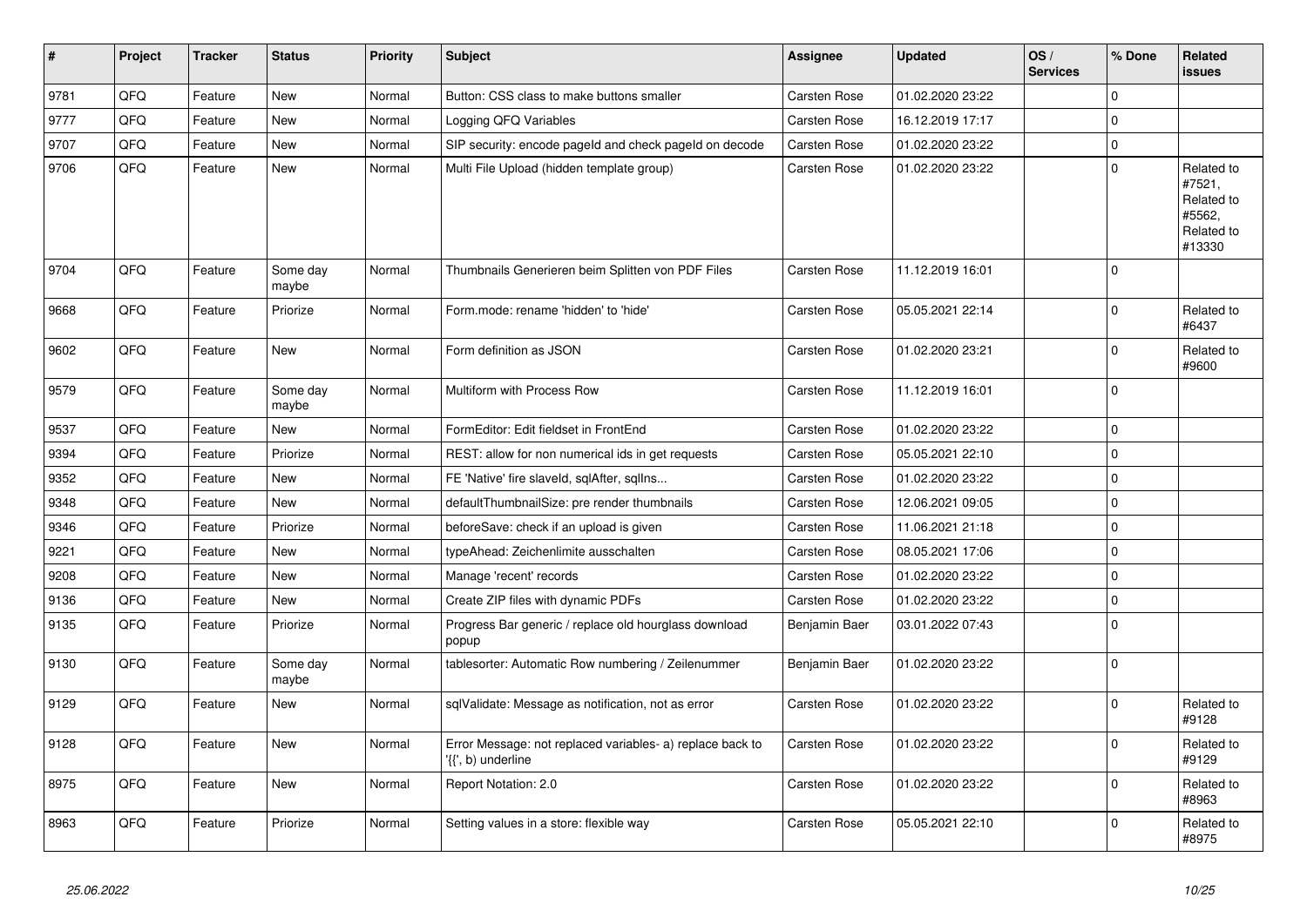| #    | Project | <b>Tracker</b> | <b>Status</b>     | <b>Priority</b> | Subject                                                                                                | Assignee      | <b>Updated</b>   | OS/<br><b>Services</b> | % Done      | Related<br>issues    |
|------|---------|----------------|-------------------|-----------------|--------------------------------------------------------------------------------------------------------|---------------|------------------|------------------------|-------------|----------------------|
| 8894 | QFQ     | Feature        | Some day<br>maybe | Normal          | Documentation Tags Usable in QFQ Application                                                           | Carsten Rose  | 11.12.2019 16:01 |                        | $\Omega$    |                      |
| 8892 | QFQ     | Feature        | Some day<br>maybe | Normal          | Display and Edit SQL Comments in Form Editor                                                           | Carsten Rose  | 11.12.2019 16:01 |                        | $\Omega$    |                      |
| 8806 | QFQ     | Feature        | New               | Normal          | SQL Function nl2br                                                                                     | Carsten Rose  | 01.02.2020 23:22 |                        | $\mathbf 0$ |                      |
| 8719 | QFQ     | Feature        | New               | Normal          | extraButtonLock: add support for 0/1                                                                   | Carsten Rose  | 01.02.2020 23:22 |                        | $\mathbf 0$ |                      |
| 8702 | QFQ     | Feature        | New               | Normal          | Load Record which is locked: missing user info                                                         | Carsten Rose  | 11.12.2019 16:16 |                        | 0           | Related to<br>#9789  |
| 8586 | QFQ     | Feature        | Some day<br>maybe | Normal          | QFQ: Enhance Error message for 'record not found'                                                      | Carsten Rose  | 16.09.2021 15:10 |                        | $\Omega$    |                      |
| 8585 | QFQ     | Feature        | Priorize          | Normal          | Enhance Error message for 'unknown form'                                                               | Carsten Rose  | 01.02.2020 10:13 |                        | $\Omega$    |                      |
| 8584 | QFQ     | Feature        | Priorize          | Normal          | FE 'Action' - never assign to Container (except Template<br>Group)                                     | Carsten Rose  | 01.02.2020 10:13 |                        | $\Omega$    |                      |
| 8522 | QFQ     | Feature        | Some day<br>maybe | Normal          | build QFQ - npm warnings                                                                               | Benjamin Baer | 01.02.2020 23:19 |                        | 50          |                      |
| 8520 | QFQ     | Feature        | Some day<br>maybe | Normal          | Bring QFQ to Composer                                                                                  | Carsten Rose  | 16.09.2021 15:10 |                        | $\Omega$    |                      |
| 8336 | QFQ     | Feature        | New               | Normal          | Form > modified > Close New: a) Optional disable popup, b)<br>custom text, c) mode on save: close stay | Carsten Rose  | 01.02.2020 23:22 |                        | 0           | Related to<br>#8335  |
| 8277 | QFQ     | Feature        | Priorize          | Normal          | fe.parameter.default=                                                                                  | Carsten Rose  | 01.02.2020 23:17 |                        | $\Omega$    | Related to<br>#8113  |
| 8217 | QFQ     | Feature        | New               | Normal          | if-elseif-else construct                                                                               | Carsten Rose  | 16.03.2021 18:41 |                        | $\mathbf 0$ | Related to<br>#10716 |
| 8187 | QFQ     | Feature        | New               | Normal          | Subrecord: enable/hide new button - make new/edit/delete<br>customizeable.                             | Carsten Rose  | 06.03.2021 18:44 |                        | $\mathbf 0$ | Related to<br>#11326 |
| 8101 | QFQ     | Feature        | Some day<br>maybe | Normal          | Password hash: support further hashing methods                                                         | Carsten Rose  | 16.09.2021 15:10 |                        | 0           |                      |
| 8089 | QFQ     | Feature        | New               | Normal          | Copy/Paste for FormElements                                                                            | Carsten Rose  | 01.02.2020 23:22 |                        | $\mathbf 0$ |                      |
| 8056 | QFQ     | Feature        | Some day<br>maybe | Normal          | Termin Organisation (Reservation)                                                                      |               | 01.02.2020 23:19 |                        | $\Omega$    | Related to<br>#8658  |
| 8044 | QFQ     | Feature        | Priorize          | Normal          | Transaction: a) Form, b) Report                                                                        | Carsten Rose  | 05.05.2021 22:14 |                        | $\Omega$    | Related to<br>#8043  |
| 8034 | QFQ     | Feature        | Priorize          | Normal          | FormElement 'data': 22.22.2222 should not be accepted                                                  | Carsten Rose  | 01.02.2020 10:13 |                        | 0           |                      |
| 7965 | QFQ     | Feature        | Priorize          | Normal          | Input type 'text' with visual format - currency                                                        | Benjamin Baer | 03.01.2022 07:45 |                        | 0           |                      |
| 7924 | QFQ     | Feature        | New               | Normal          | Radio/Checkbox with Tooltip                                                                            | Carsten Rose  | 01.02.2020 23:22 |                        | 0           |                      |
| 7921 | QFQ     | Feature        | Some day<br>maybe | Normal          | Rest API Export: URL kuerzer machen                                                                    |               | 01.02.2020 23:19 |                        | 0           |                      |
| 7920 | QFG     | Feature        | New               | Normal          | FE: Syntax Highlight, Zeinlenumbruch                                                                   | Carsten Rose  | 01.02.2020 10:03 |                        | $\pmb{0}$   |                      |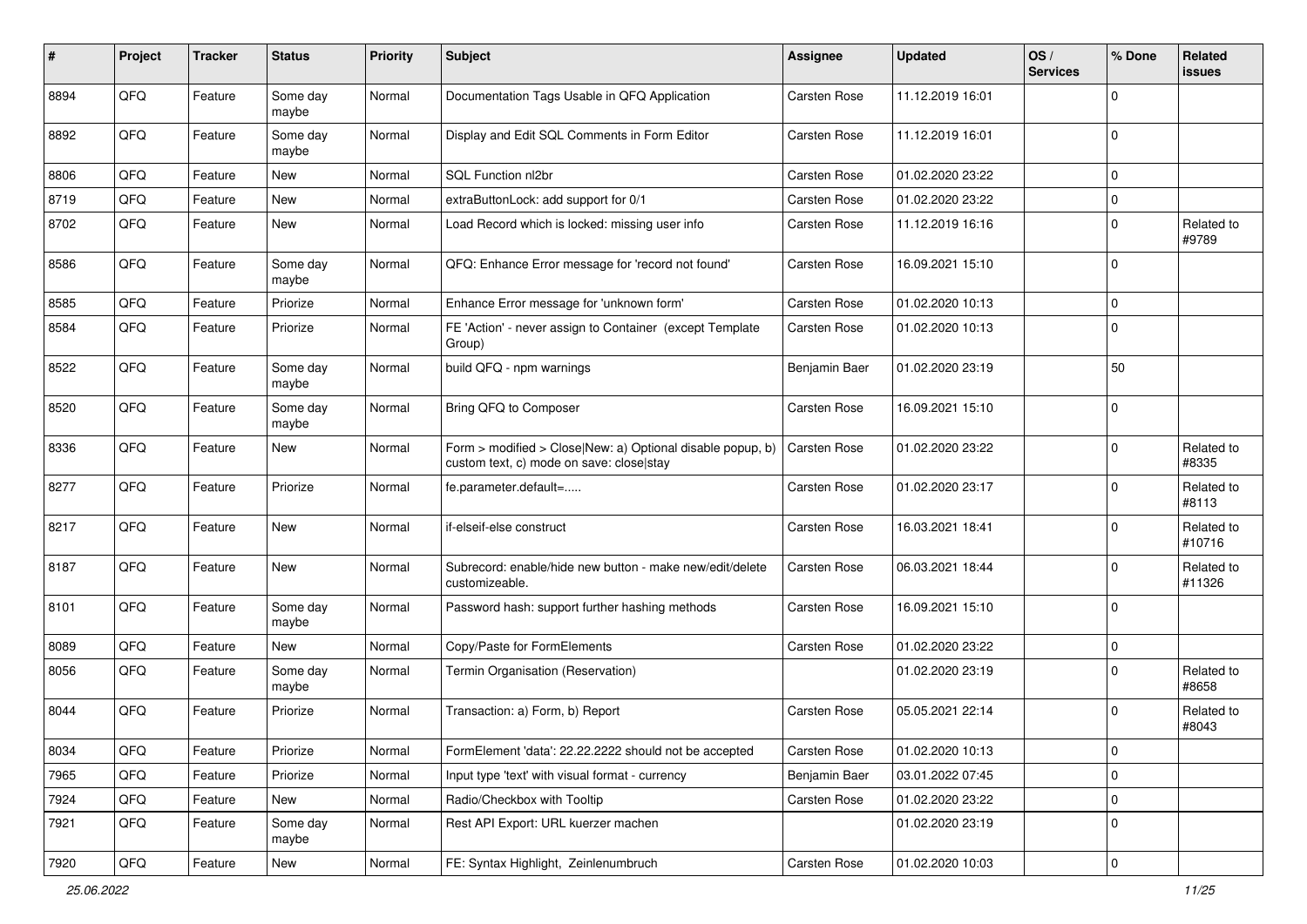| #    | Project | <b>Tracker</b> | <b>Status</b>     | <b>Priority</b> | <b>Subject</b>                                                          | Assignee            | <b>Updated</b>   | OS/<br><b>Services</b> | % Done      | Related<br><b>issues</b>                                               |
|------|---------|----------------|-------------------|-----------------|-------------------------------------------------------------------------|---------------------|------------------|------------------------|-------------|------------------------------------------------------------------------|
| 7812 | QFQ     | Feature        | <b>New</b>        | Normal          | FE 'Subrecord' - new option 'subrecordShowFilter',<br>'subrecordPaging' | <b>Carsten Rose</b> | 01.02.2020 23:22 |                        | $\Omega$    |                                                                        |
| 7732 | QFQ     | Feature        | Some dav<br>maybe | Normal          | Javascript: Lazy Loading der add on libs                                | Benjamin Baer       | 08.06.2022 10:38 |                        | $\Omega$    | Related to<br>#12611,<br>Related to<br>#12490,<br>Related to<br>#10013 |
| 7730 | QFQ     | Feature        | Priorize          | Normal          | SELECT Box: title in between                                            | Benjamin Baer       | 01.02.2020 23:22 |                        | $\mathbf 0$ |                                                                        |
| 7683 | QFQ     | Feature        | <b>New</b>        | Normal          | Special column names in '{{ SELECT  AS _link }}' should<br>be detected  | Carsten Rose        | 01.02.2020 23:21 |                        | $\mathbf 0$ |                                                                        |
| 7681 | QFQ     | Feature        | New               | Normal          | Optional switch off 'check for modified record'                         | Carsten Rose        | 01.02.2020 23:21 |                        | $\mathbf 0$ |                                                                        |
| 7660 | QFQ     | Feature        | <b>New</b>        | Normal          | IMAP: import mails to DB, move / delete mails                           | Carsten Rose        | 01.02.2020 09:52 |                        | $\mathbf 0$ |                                                                        |
| 7630 | QFQ     | Feature        | Priorize          | Normal          | detailed error message for simple upload                                | <b>Carsten Rose</b> | 01.02.2020 10:13 |                        | $\mathbf 0$ |                                                                        |
| 7522 | QFQ     | Feature        | Priorize          | Normal          | Inserting default index.html to folder (Avoid Apache<br>Indexing)       | <b>Carsten Rose</b> | 01.02.2020 10:13 |                        | $\mathbf 0$ |                                                                        |
| 7521 | QFQ     | Feature        | <b>New</b>        | Normal          | TemplateGroup: fe.type=upload                                           | <b>Carsten Rose</b> | 01.02.2020 23:21 |                        | $\mathbf 0$ | Related to<br>#9706                                                    |
| 7520 | QFQ     | Feature        | <b>New</b>        | Normal          | QR Code:  AS _qr ( AS _link)                                            | <b>Carsten Rose</b> | 01.02.2020 23:22 |                        | $\mathbf 0$ |                                                                        |
| 7519 | QFQ     | Feature        | <b>New</b>        | Normal          | Select: Multi                                                           | Carsten Rose        | 01.02.2020 23:22 |                        | $\Omega$    |                                                                        |
| 7481 | QFQ     | Feature        | New               | Normal          | Detect 'BaseUrl' automatically                                          | Carsten Rose        | 01.02.2020 23:21 |                        | $\pmb{0}$   |                                                                        |
| 7480 | QFQ     | Feature        | New               | Normal          | Record History (Undo / Redo)                                            | Carsten Rose        | 11.12.2019 16:16 |                        | $\Omega$    | Related to<br>#2361                                                    |
| 7453 | QFQ     | Feature        | Some day<br>maybe | Normal          | import / export forms QFQ                                               | <b>Carsten Rose</b> | 16.09.2021 15:10 |                        | $\mathbf 0$ |                                                                        |
| 7452 | QFQ     | Feature        | Some day<br>maybe | Normal          | automate deployment new QFQ version                                     | <b>Carsten Rose</b> | 16.09.2021 15:10 |                        | $\mathbf 0$ |                                                                        |
| 7342 | QFQ     | Feature        | <b>New</b>        | Normal          | add content $=$ hide this                                               | Carsten Rose        | 01.02.2020 23:21 |                        | $\pmb{0}$   |                                                                        |
| 7336 | QFQ     | Feature        | Some day<br>maybe | Normal          | PDF Upload: disallow PDFs with specific Meta information                | <b>Carsten Rose</b> | 11.12.2019 16:01 |                        | $\Omega$    |                                                                        |
| 7290 | QFQ     | Feature        | Priorize          | Normal          | FormEditor: title as textarea if LEN(title)>60                          | Carsten Rose        | 01.02.2020 10:13 |                        | $\mathbf 0$ | Blocked by<br>#7682                                                    |
| 7280 | QFQ     | Feature        | <b>New</b>        | Normal          | recently used table                                                     | Carsten Rose        | 01.02.2020 23:21 |                        | $\mathbf 0$ |                                                                        |
| 7278 | QFQ     | Feature        | Some day<br>maybe | Normal          | Form: Wert vordefinieren der immer gesetzt wird                         |                     | 02.05.2021 09:27 |                        | $\mathbf 0$ |                                                                        |
| 7239 | QFQ     | Feature        | New               | Normal          | TinyMCE: html tag whitelist                                             | Carsten Rose        | 01.02.2020 23:21 |                        | $\Omega$    | Related to<br>#14320                                                   |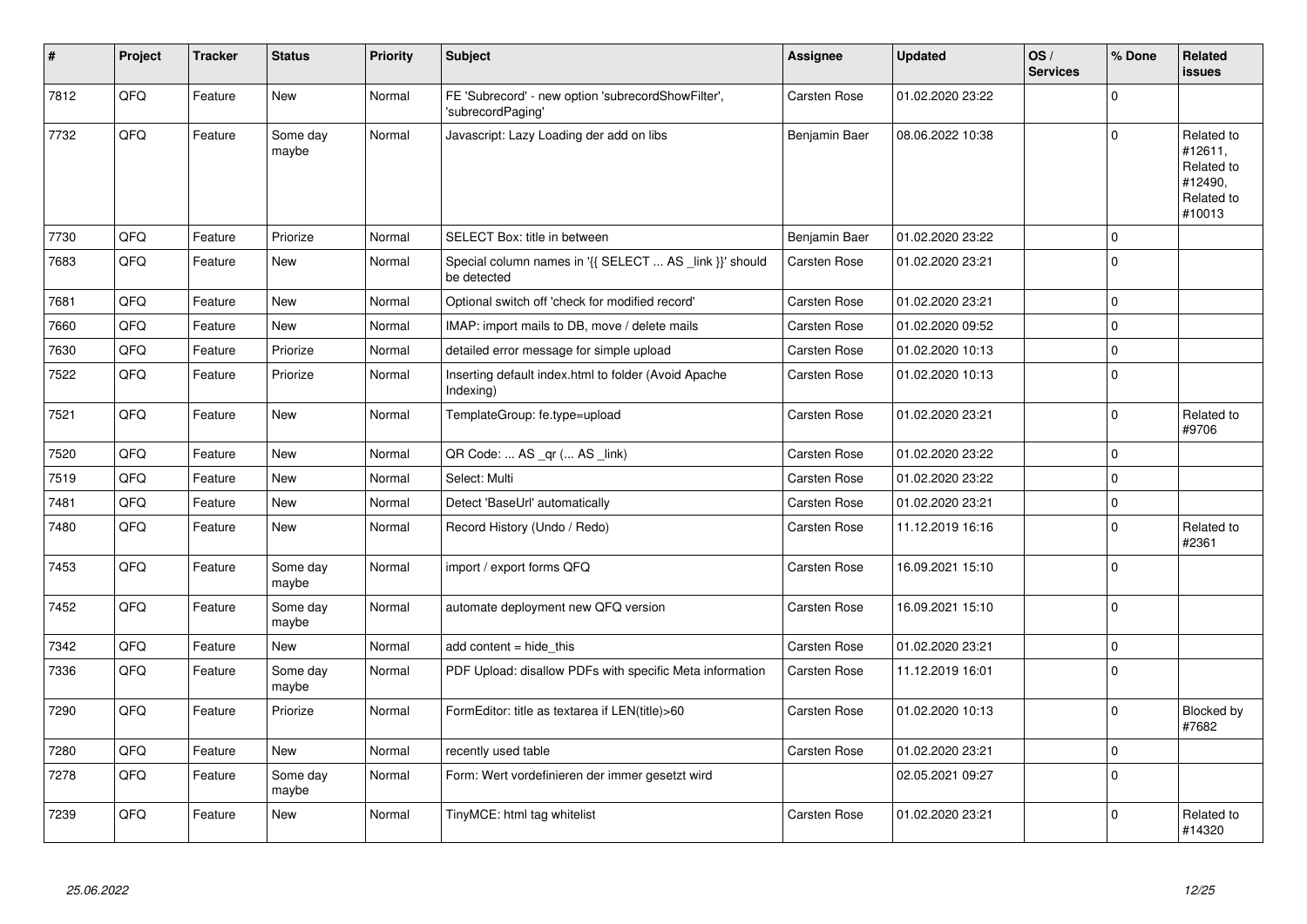| #    | Project | <b>Tracker</b> | <b>Status</b>     | <b>Priority</b> | Subject                                                                                                                    | Assignee      | <b>Updated</b>   | OS/<br><b>Services</b> | % Done      | Related<br>issues      |
|------|---------|----------------|-------------------|-----------------|----------------------------------------------------------------------------------------------------------------------------|---------------|------------------|------------------------|-------------|------------------------|
| 7229 | QFQ     | Feature        | Some day<br>maybe | Normal          | New FormElement.type: Button                                                                                               |               | 01.02.2021 12:32 |                        | $\mathbf 0$ |                        |
| 7217 | QFQ     | Feature        | Priorize          | Normal          | Download: notice User if `_sip=?` is missing                                                                               | Carsten Rose  | 01.02.2020 10:13 |                        | $\mathbf 0$ |                        |
| 7175 | QFQ     | Feature        | New               | Normal          | Upload: md5 hash as filename                                                                                               | Carsten Rose  | 01.02.2020 23:21 |                        | 0           |                        |
| 7119 | QFQ     | Feature        | New               | Normal          | Upload: scaleDownWidth, scaleDownHeight                                                                                    | Carsten Rose  | 01.02.2020 23:21 |                        | $\mathbf 0$ |                        |
| 7109 | QFQ     | Feature        | New               | Normal          | Dynamic Updates: row/element hide                                                                                          | Carsten Rose  | 01.02.2020 23:22 |                        | $\mathbf 0$ | Has duplicate<br>#4081 |
| 7108 | QFQ     | Feature        | Some day<br>maybe | Normal          | QFQ Wrap Elements                                                                                                          |               | 11.12.2019 16:01 |                        | $\Omega$    |                        |
| 7107 | QFQ     | Feature        | Some day<br>maybe | Normal          | Showcase Registration Tool: Anmeldung / Administration :<br>Liste Anmeldungen / Emaileinaldung                             | Carsten Rose  | 11.12.2019 16:01 |                        | $\Omega$    |                        |
| 7106 | QFQ     | Feature        | Some day<br>maybe | Normal          | Beispiel Nummerierung von Rows in Report                                                                                   |               | 11.12.2019 16:01 |                        | 0           |                        |
| 7105 | QFQ     | Feature        | Some day<br>maybe | Normal          | Beispiel wie man in einer zweiten Tabelle speichert.                                                                       |               | 11.12.2019 16:01 |                        | 0           |                        |
| 7104 | QFQ     | Feature        | Some day<br>maybe | Normal          | Manual: hint about escaping if '\r' appears in mail body                                                                   |               | 11.12.2019 16:01 |                        | $\Omega$    |                        |
| 7102 | QFQ     | Feature        | New               | Normal          | Comment sign in report: '#' and '--'                                                                                       | Carsten Rose  | 01.02.2020 23:21 |                        | 0           |                        |
| 7100 | QFQ     | Feature        | Some day<br>maybe | Normal          | Download: log access, max downloads, time limit                                                                            |               | 01.02.2020 23:19 |                        | $\Omega$    |                        |
| 7099 | QFQ     | Feature        | New               | Normal          | Redesign FormEditor                                                                                                        | Carsten Rose  | 01.02.2020 23:21 |                        | 0           |                        |
| 6998 | QFQ     | Feature        | Priorize          | Normal          | Form: with debug=on show column information as tooltip of<br>column label                                                  | Carsten Rose  | 01.02.2020 10:13 |                        | $\Omega$    |                        |
| 6992 | QFQ     | Feature        | Some day<br>maybe | Normal          | DB exception: Syntax Highlight                                                                                             |               | 11.12.2019 16:01 |                        | $\mathbf 0$ | Related to<br>#5450    |
| 6972 | QFQ     | Feature        | Some day<br>maybe | Normal          | Fabric Clipboard / cross browser tab                                                                                       | Benjamin Baer | 01.02.2020 23:21 |                        | $\mathbf 0$ |                        |
| 6970 | QFQ     | Feature        | Some day<br>maybe | Normal          | tablesorter: default fuer 'sortReset' aendern von 'Ctrl' zu 'Alt'                                                          | Benjamin Baer | 01.02.2020 23:21 |                        | $\Omega$    |                        |
| 6870 | QFQ     | Feature        | Priorize          | Normal          | Click on '_link' triggers an API call                                                                                      | Benjamin Baer | 03.01.2022 08:25 |                        | $\Omega$    |                        |
| 6855 | QFQ     | Feature        | New               | Normal          | With {{feUser:U}}!={{feUser:T}}: Save / Delete: only possible<br>with {{feUserSave:U}}='yes' and '{{feUserDelete:U}}='yes' | Carsten Rose  | 01.02.2020 23:21 |                        | $\mathbf 0$ |                        |
| 6801 | QFQ     | Feature        | Priorize          | Normal          | Fabric: Maximize / FullIscreen                                                                                             | Benjamin Baer | 21.03.2022 09:56 |                        | 0           |                        |
| 6765 | QFQ     | Feature        | New               | Normal          | Moeglichkeit via QFQ eigene Logs zu schreiben                                                                              | Carsten Rose  | 01.02.2020 23:21 |                        | 0           |                        |
| 6723 | QFQ     | Feature        | New               | Normal          | Report QFQ Installation and Version                                                                                        | Carsten Rose  | 12.06.2021 09:07 |                        | 0           |                        |
| 6715 | QFQ     | Feature        | Some day<br>maybe | Normal          | Code-Refactoring: dbArray vereinheitlichen                                                                                 | Carsten Rose  | 11.12.2019 16:02 |                        | 0           |                        |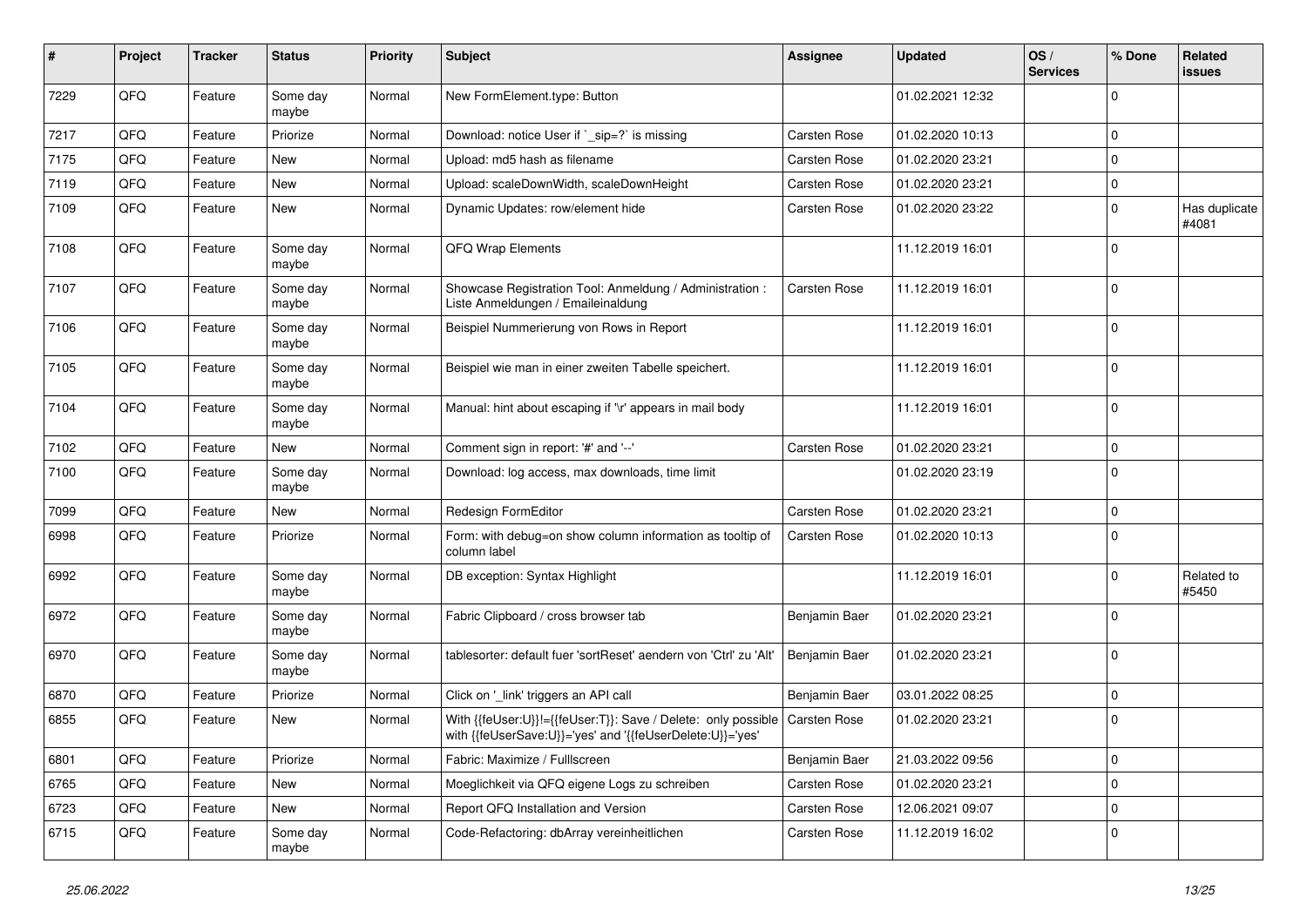| $\sharp$ | Project | <b>Tracker</b> | <b>Status</b>     | <b>Priority</b> | Subject                                                                                               | <b>Assignee</b>     | <b>Updated</b>   | OS/<br><b>Services</b> | % Done      | Related<br>issues                                  |
|----------|---------|----------------|-------------------|-----------------|-------------------------------------------------------------------------------------------------------|---------------------|------------------|------------------------|-------------|----------------------------------------------------|
| 6704     | QFQ     | Feature        | Some day<br>maybe | Normal          | Upload Mode: Bilder in Notizen rechts sollen aktuellen<br>Upload repräsentieren.                      |                     | 01.02.2020 23:19 |                        | $\mathbf 0$ | Related to<br>#3264                                |
| 6609     | QFQ     | Feature        | New               | Normal          | Formlet: JSON API erweitern                                                                           | Carsten Rose        | 01.02.2020 23:21 |                        | 50          |                                                    |
| 6602     | QFQ     | Feature        | New               | Normal          | Formlet: in Report auf Mausklick ein mini-form oeffnen                                                | Carsten Rose        | 11.12.2019 16:16 |                        | $\mathbf 0$ |                                                    |
| 6594     | QFQ     | Feature        | <b>New</b>        | Normal          | Excel: on download, check if there is a valid sip                                                     | Carsten Rose        | 01.02.2020 23:21 |                        | $\mathbf 0$ |                                                    |
| 6515     | QFQ     | Feature        | Some day<br>maybe | Normal          | Formular: Felder dynamisch ein/ausblenden                                                             |                     | 11.12.2019 16:02 |                        | $\mathbf 0$ |                                                    |
| 6437     | QFQ     | Feature        | New               | Normal          | Neuer Mode Button bei FormElementen                                                                   | Carsten Rose        | 01.02.2020 23:21 |                        | $\Omega$    | Related to<br>#9668.<br><b>Blocked by</b><br>#9678 |
| 6299     | QFQ     | Feature        | Some day<br>maybe | Normal          | Attack detection: log table with invalid SIP access                                                   |                     | 11.12.2019 16:02 |                        | $\mathbf 0$ | Related to<br>#3947                                |
| 6292     | QFQ     | Feature        | New               | Normal          | Download: File speichern mit Hash aber original Filename in<br>der Datenbank vermerken fuer Downloads | <b>Carsten Rose</b> | 01.02.2020 23:21 |                        | $\mathbf 0$ |                                                    |
| 6289     | QFQ     | Feature        | <b>New</b>        | Normal          | Form: Log                                                                                             | Carsten Rose        | 01.02.2020 23:21 |                        | $\mathbf 0$ |                                                    |
| 6288     | QFQ     | Feature        | Some day<br>maybe | Normal          | Best Practice: Erklaeren wie man ein Formular ganz in<br>'weiss' erstellen kann                       |                     | 11.12.2019 16:02 |                        | $\mathbf 0$ |                                                    |
| 6261     | QFQ     | Feature        | New               | Normal          | <b>Persistent SIP</b>                                                                                 | Carsten Rose        | 12.06.2021 09:07 |                        | $\mathbf 0$ | Related to<br>#10819                               |
| 6250     | QFQ     | Feature        | In Progress       | Normal          | Enhance layout: a) Subrecord, b) Subrecord-Title                                                      | Carsten Rose        | 01.02.2020 23:22 |                        | $\mathbf 0$ | Related to<br>#5391                                |
| 6224     | QFQ     | Feature        | Priorize          | Normal          | Dynamic update: fade in/out fields                                                                    | Benjamin Baer       | 21.03.2022 09:50 |                        | $\mathbf 0$ |                                                    |
| 6084     | QFQ     | Feature        | Some day<br>maybe | Normal          | New escape type: 'D' - convert date                                                                   |                     | 01.02.2020 23:19 |                        | $\mathbf 0$ |                                                    |
| 6083     | QFQ     | Feature        | Some day<br>maybe | Normal          | Dynamic Update: Value Check via SQL                                                                   |                     | 11.12.2019 16:02 |                        | $\mathbf 0$ |                                                    |
| 5983     | QFQ     | Feature        | Some day<br>maybe | Normal          | Form Submit (save & update): normalize date/-time FE                                                  | Carsten Rose        | 01.02.2020 23:19 |                        | $\mathbf 0$ |                                                    |
| 5942     | QFQ     | Feature        | Priorize          | Normal          | 'L' and 'type': append to links, generate via '_link' by using<br>'u:' .                              | Carsten Rose        | 01.02.2020 10:13 |                        | $\mathbf 0$ |                                                    |
| 5923     | QFQ     | Feature        | Some day<br>maybe | Normal          | fillStoreSystemBySqlLate                                                                              |                     | 01.02.2020 23:19 |                        | $\mathbf 0$ |                                                    |
| 5895     | QFQ     | Feature        | Some day<br>maybe | Normal          | Tutorial: List of all QFQ Features                                                                    |                     | 01.02.2020 23:19 |                        | $\mathbf 0$ |                                                    |
| 5894     | QFQ     | Feature        | Feedback          | Normal          | Typeahead in Report: show/hide rows dynamically                                                       | Carsten Rose        | 18.02.2022 08:50 |                        | $\Omega$    | Related to<br>#5893,<br>Related to<br>#5885        |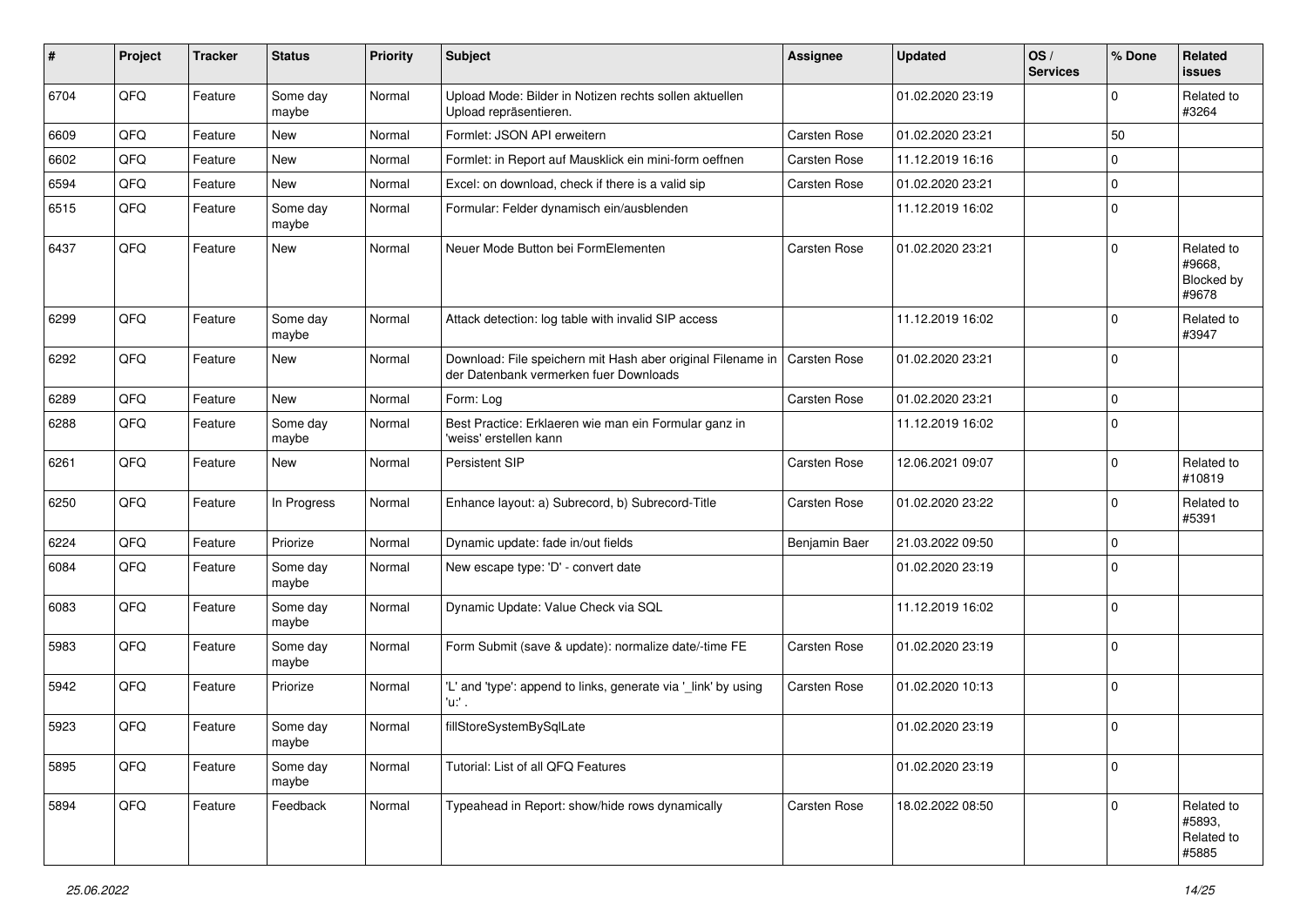| $\#$ | Project | <b>Tracker</b> | <b>Status</b>     | <b>Priority</b> | <b>Subject</b>                                                                                     | <b>Assignee</b> | <b>Updated</b>   | OS/<br><b>Services</b> | % Done      | Related<br><b>issues</b>                    |
|------|---------|----------------|-------------------|-----------------|----------------------------------------------------------------------------------------------------|-----------------|------------------|------------------------|-------------|---------------------------------------------|
| 5893 | QFQ     | Feature        | Some day<br>maybe | Normal          | Edit on double-click                                                                               |                 | 01.02.2020 23:19 |                        | $\mathbf 0$ | Related to<br>#5894                         |
| 5892 | QFQ     | Feature        | Some day<br>maybe | Normal          | QFQ should use T3 API to manipulate FE GROUP<br>membership                                         |                 | 01.02.2020 23:20 |                        | $\mathbf 0$ |                                             |
| 5852 | QFQ     | Feature        | Some day<br>maybe | Normal          | Logging: mail.log / sql.log - im FE anzeigen und via AJAX<br>aktualisieren                         | Carsten Rose    | 01.02.2020 23:19 |                        | $\Omega$    | Related to<br>#5885                         |
| 5851 | QFQ     | Feature        | Some day<br>maybe | Normal          | Queue System implementieren: MQTT, RabbitMQ                                                        |                 | 01.02.2020 23:20 |                        | $\mathbf 0$ | Related to<br>#5715                         |
| 5850 | QFQ     | Feature        | Some day<br>maybe | Normal          | Deployment: In QFQ Doc best practice fuer zeitgemaesses<br>Deployment beschreiben                  |                 | 01.02.2020 23:20 |                        | $\mathbf 0$ |                                             |
| 5805 | QFQ     | Feature        | Some day<br>maybe | Normal          | TypeAHead SQL value instead of key stored                                                          |                 | 01.02.2020 23:19 |                        | $\mathbf 0$ | Related to<br>#5444                         |
| 5783 | QFQ     | Feature        | Some day<br>maybe | Normal          | <b>BPMN View/Edit</b>                                                                              |                 | 11.12.2019 16:02 |                        | $\Omega$    |                                             |
| 5782 | QFQ     | Feature        | New               | Normal          | NextCloud API                                                                                      | Carsten Rose    | 01.02.2020 10:02 |                        | $\mathbf 0$ |                                             |
| 5695 | QFQ     | Feature        | In Progress       | Normal          | Multiform                                                                                          | Carsten Rose    | 02.01.2021 18:38 |                        | $\mathbf 0$ |                                             |
| 5665 | QFQ     | Feature        | Some day<br>maybe | Normal          | Versuch das '{{!' nicht mehr noetig ist.                                                           | Carsten Rose    | 01.02.2020 23:20 |                        | $\Omega$    | Related to<br>#7432,<br>Related to<br>#7434 |
| 5579 | QFQ     | Feature        | Some day<br>maybe | Normal          | Enhance Doc / Presentation: variable type 'link column type'                                       | Carsten Rose    | 01.02.2020 23:19 |                        | $\mathbf 0$ |                                             |
| 5562 | QFQ     | Feature        | Priorize          | Normal          | Drag'n'Drop fuer Uploads                                                                           | Benjamin Baer   | 21.03.2022 09:52 |                        | $\Omega$    | Related to<br>#9706                         |
| 5548 | QFQ     | Feature        | Some day<br>maybe | Normal          | 801 Textfiles/Scriptfiles als Thumbnail                                                            | Carsten Rose    | 07.03.2022 16:26 |                        | $\mathbf 0$ |                                             |
| 5480 | QFQ     | Feature        | Some day<br>maybe | Normal          | QFQ: Dokumentation mit Screenshots versehen                                                        | Carsten Rose    | 01.02.2020 23:20 |                        | $\mathbf 0$ | Related to<br>#9879                         |
| 5455 | QFQ     | Feature        | Some day<br>maybe | Normal          | Mail Redirects grld abhaengig                                                                      |                 | 01.02.2020 23:20 |                        | $\mathbf 0$ |                                             |
| 5452 | QFQ     | Feature        | Some day<br>maybe | Normal          | Thumbnails from PDF: bad quality                                                                   |                 | 01.02.2020 23:20 |                        | $\mathbf 0$ |                                             |
| 5428 | QFQ     | Feature        | Some day<br>maybe | Normal          | secure thumbnail: late render on access.                                                           | Carsten Rose    | 01.02.2020 23:20 |                        | $\mathbf 0$ |                                             |
| 5389 | QFQ     | Feature        | Some day<br>maybe | Normal          | QFQ Design: Multline label / note                                                                  | Benjamin Baer   | 01.02.2020 23:19 |                        | $\mathbf 0$ |                                             |
| 5366 | QFQ     | Feature        | Priorize          | Normal          | Saving with keyboard shortcuts                                                                     | Benjamin Baer   | 21.03.2022 09:47 |                        | $\mathbf 0$ |                                             |
| 5345 | QFQ     | Feature        | New               | Normal          | Report: UPDATE / INSERT / DELETE statements should<br>trigger subqueries, depending on the result. | Carsten Rose    | 27.05.2020 16:11 |                        | 0           |                                             |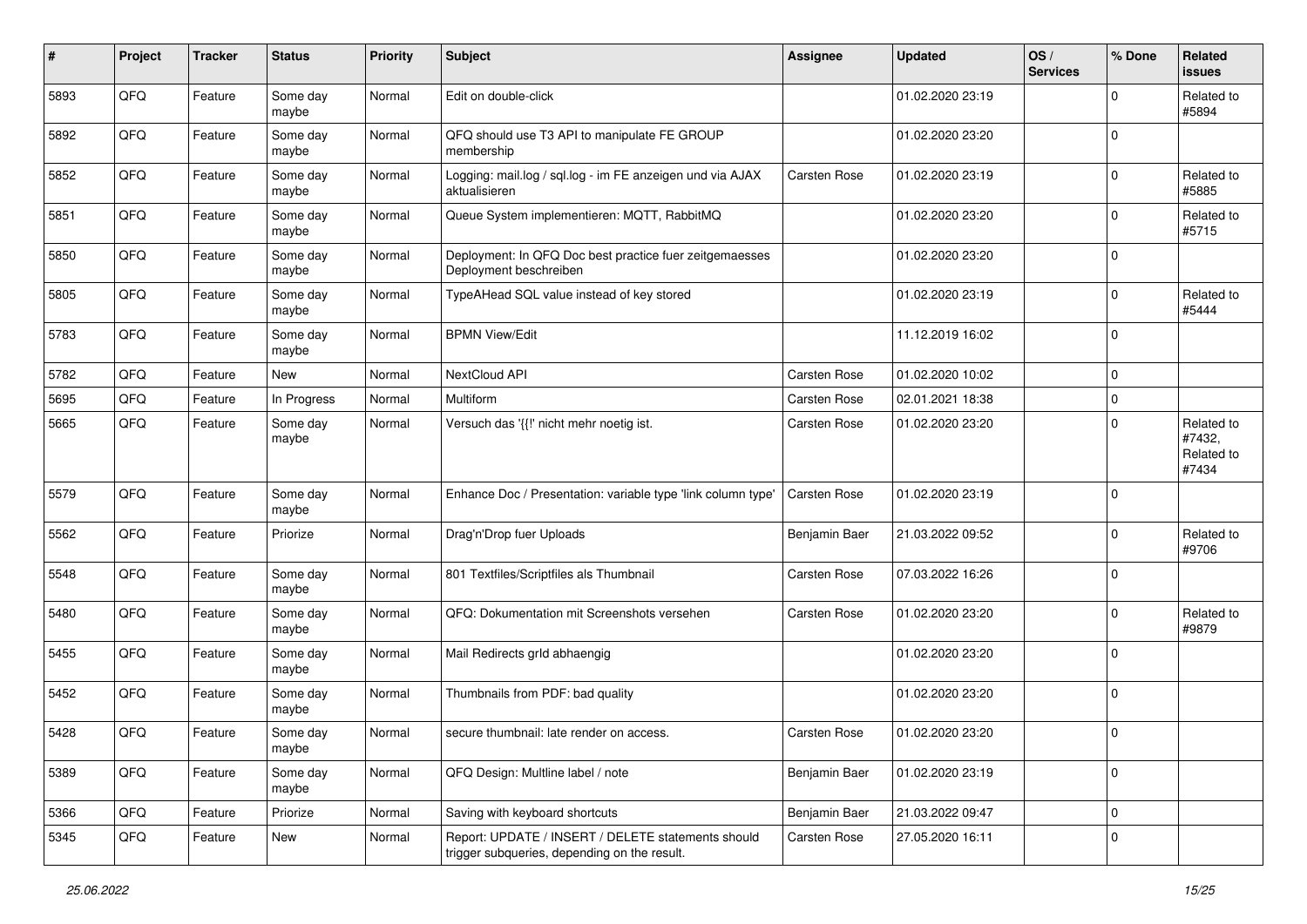| $\pmb{\sharp}$ | Project | <b>Tracker</b> | <b>Status</b>     | <b>Priority</b> | <b>Subject</b>                                                                                                                                                | <b>Assignee</b> | <b>Updated</b>   | OS/<br><b>Services</b> | % Done      | Related<br><b>issues</b> |
|----------------|---------|----------------|-------------------|-----------------|---------------------------------------------------------------------------------------------------------------------------------------------------------------|-----------------|------------------|------------------------|-------------|--------------------------|
| 5342           | QFQ     | Feature        | Some day<br>maybe | Normal          | link - with HTML Attributes                                                                                                                                   |                 | 01.02.2020 23:20 |                        | $\Omega$    | Related to<br>#14077     |
| 5160           | QFQ     | Feature        | Some day<br>maybe | Normal          | QFQ collaborative / together.js, ShareJS, y-js, collaborative,                                                                                                |                 | 11.12.2019 16:02 |                        | $\Omega$    |                          |
| 5132           | QFQ     | Feature        | Some day<br>maybe | Normal          | Error Message sendmail missing attachment: more details                                                                                                       | Carsten Rose    | 01.02.2020 23:19 |                        | $\Omega$    |                          |
| 5131           | QFQ     | Feature        | New               | Normal          | Activate Spin Gear ('wait/busy' indicator) via LINK attribute                                                                                                 | Carsten Rose    | 01.02.2020 23:21 |                        | $\mathbf 0$ |                          |
| 5129           | QFQ     | Feature        | Some day<br>maybe | Normal          | Reports: SQL fuer x Achse und y Achse                                                                                                                         |                 | 11.12.2019 16:02 |                        | $\Omega$    |                          |
| 5024           | QFQ     | Feature        | Some day<br>maybe | Normal          | Fabric: Generate PDF with edits                                                                                                                               | Benjamin Baer   | 01.02.2020 23:20 |                        | $\mathbf 0$ | Related to<br>#10704     |
| 4974           | QFQ     | Feature        | Some day<br>maybe | Normal          | Long polling - inform all listening clients of changes                                                                                                        |                 | 11.12.2019 16:02 |                        | $\Omega$    |                          |
| 4956           | QFQ     | Feature        | Some day<br>maybe | Normal          | Sendmail: Benutzerdefinierte Headers                                                                                                                          | Carsten Rose    | 11.12.2019 16:02 |                        | $\Omega$    |                          |
| 4872           | QFQ     | Feature        | Some day<br>maybe | Normal          | Fields of Typo3 page available in STORE TYPO3                                                                                                                 | Carsten Rose    | 01.02.2020 23:19 |                        | $\mathbf 0$ |                          |
| 4869           | QFQ     | Feature        | Some day<br>maybe | Normal          | Dynamic Update (show, hide, readonly?, required?) for<br><b>Template Group Elements</b>                                                                       | Carsten Rose    | 01.02.2020 23:19 |                        | $\Omega$    | Related to<br>#4865      |
| 4839           | QFQ     | Feature        | Some day<br>maybe | Normal          | gfg-handle in <head> Abschnitt</head>                                                                                                                         | Carsten Rose    | 11.12.2019 16:02 |                        | $\Omega$    |                          |
| 4816           | QFQ     | Feature        | Some day<br>maybe | Normal          | Templates for QFQ Reports (Tables, Radios, )                                                                                                                  |                 | 01.02.2020 23:20 |                        | $\mathbf 0$ |                          |
| 4757           | QFQ     | Feature        | Some day<br>maybe | Normal          | Test subrecord: download links ok? Links ok?                                                                                                                  | Carsten Rose    | 01.02.2020 23:20 |                        | $\Omega$    |                          |
| 4719           | QFQ     | Feature        | Some day<br>maybe | Normal          | Custom Message in Client in case of 'Browser tab close,<br>modification will be lost'                                                                         |                 | 01.02.2020 23:20 |                        | $\Omega$    |                          |
| 4652           | QFQ     | Feature        | Some day<br>maybe | Normal          | UZH CD: Weiterleitung auf benutzerdefinierte 403/404 Seite                                                                                                    | Carsten Rose    | 01.02.2020 23:20 |                        | $\mathbf 0$ |                          |
| 4650           | QFQ     | Feature        | Some day<br>maybe | Normal          | Convert html to doc/rtf                                                                                                                                       | Carsten Rose    | 01.02.2020 23:20 |                        | $\mathbf 0$ | Related to<br>#10704     |
| 4640           | QFQ     | Feature        | Some day<br>maybe | Normal          | Rename System Forms                                                                                                                                           |                 | 01.02.2020 23:20 |                        | $\mathbf 0$ |                          |
| 4627           | QFQ     | Feature        | Some day<br>maybe | Normal          | dbupdate: all tables - check 'create', 'modified' if it is<br>possible to change to default 'CURRENT_TIMESTAMP' and<br>modified 'ON UPDATE CURRENT_TIMESTAMP' |                 | 01.02.2020 23:20 |                        | $\Omega$    |                          |
| 4626           | QFQ     | Feature        | Some day<br>maybe | Normal          | Mobile View: 'classBody=qfq-form-right' makes no sense                                                                                                        |                 | 01.02.2020 23:20 |                        | $\Omega$    |                          |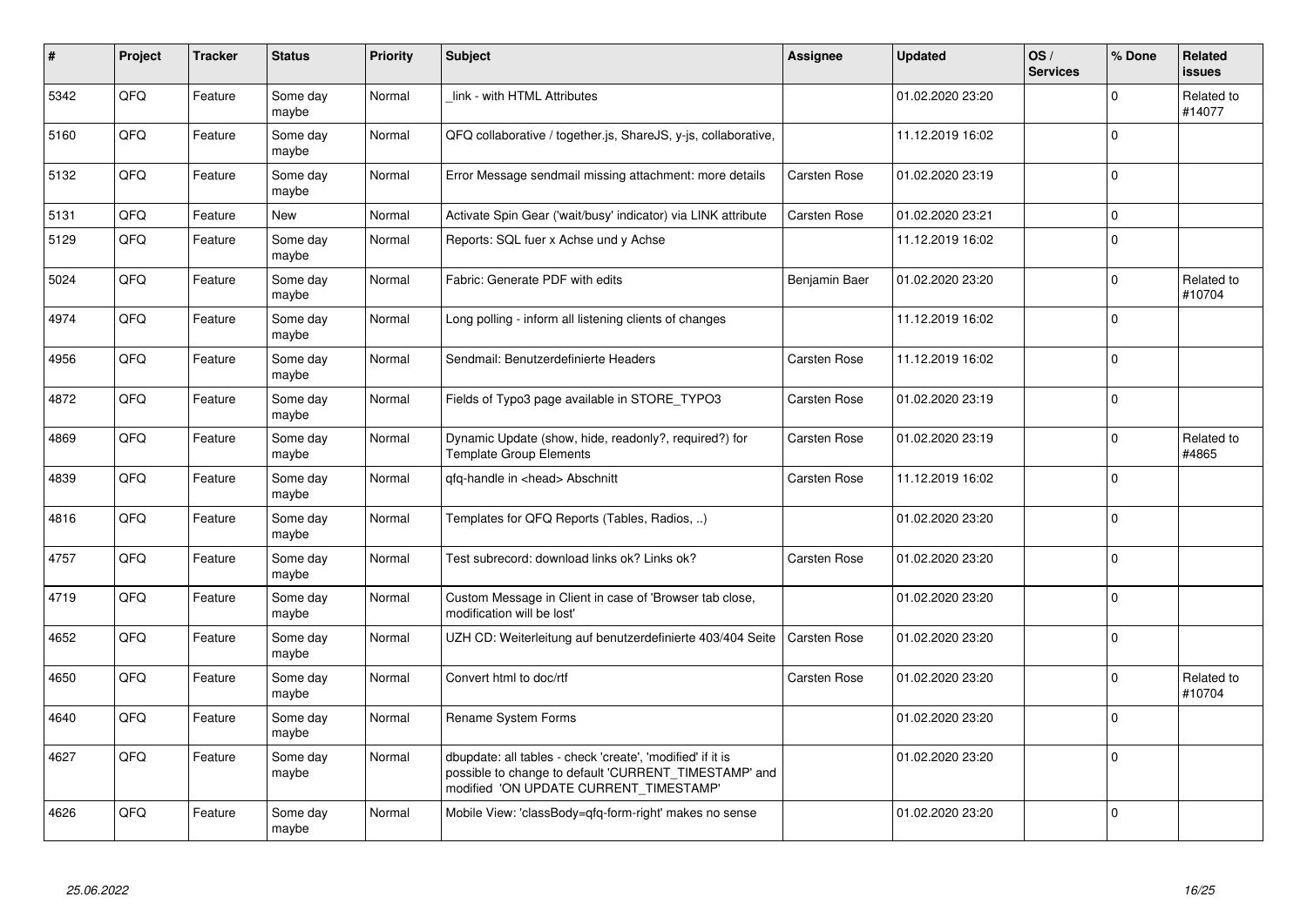| #    | Project | <b>Tracker</b> | <b>Status</b>     | <b>Priority</b> | <b>Subject</b>                                                                                                                     | <b>Assignee</b> | <b>Updated</b>   | OS/<br><b>Services</b> | % Done      | Related<br>issues                           |
|------|---------|----------------|-------------------|-----------------|------------------------------------------------------------------------------------------------------------------------------------|-----------------|------------------|------------------------|-------------|---------------------------------------------|
| 4606 | QFQ     | Feature        | Some day<br>maybe | Normal          | link: qualifier to render bootstrap button                                                                                         | Carsten Rose    | 01.02.2020 23:19 |                        | $\Omega$    |                                             |
| 4551 | QFQ     | Feature        | Some day<br>maybe | Normal          | Set 'pills' via dynamicUpdate to show/hide/disabled                                                                                |                 | 01.02.2020 23:20 |                        | 0           | Related to<br>#3752                         |
| 4536 | QFQ     | Feature        | Some day<br>maybe | Normal          | FE upload: problem with delete if mutliple uploads an<br>FE.name="                                                                 |                 | 01.02.2020 23:20 |                        | $\Omega$    |                                             |
| 4446 | QFQ     | Feature        | Some day<br>maybe | Normal          | New FE get same feldContainerId as last modifed FE                                                                                 |                 | 01.02.2020 23:20 |                        | $\Omega$    |                                             |
| 4445 | QFQ     | Feature        | Some day<br>maybe | Normal          | template group: Option to simulate fieldset                                                                                        |                 | 28.06.2021 14:11 |                        | $\mathbf 0$ |                                             |
| 4444 | QFQ     | Feature        | Some day<br>maybe | Normal          | FE.type=upload: detect mime type                                                                                                   |                 | 11.12.2019 16:02 |                        | $\pmb{0}$   | Related to<br>#4303                         |
| 4443 | QFQ     | Feature        | Some day<br>maybe | Normal          | Form: multiple secondary tables                                                                                                    |                 | 01.02.2020 23:20 |                        | $\mathbf 0$ |                                             |
| 4442 | QFQ     | Feature        | Some day<br>maybe | Normal          | Special Column Name: link - new symbol G (Glyph) to<br>choose any available symbol                                                 |                 | 11.12.2019 16:02 |                        | $\Omega$    |                                             |
| 4440 | QFQ     | Feature        | Some day<br>maybe | Normal          | Manual.rst: explain how to. expand PHP Session to 4h                                                                               |                 | 11.12.2019 16:02 |                        | 0           |                                             |
| 4439 | QFQ     | Feature        | Some day<br>maybe | Normal          | Log: report all actions fired by an FE Element, incl. the<br>original directive (slaveld, sqlInsert, )                             |                 | 01.02.2020 23:20 |                        | 0           | Related to<br>#4432,<br>Related to<br>#5458 |
| 4435 | QFQ     | Feature        | Some day<br>maybe | Normal          | Report: striptags - specify allowed tags                                                                                           |                 | 01.02.2020 23:20 |                        | $\Omega$    |                                             |
| 4433 | QFQ     | Feature        | Some day<br>maybe | Normal          | Log when SIP will be destroyed by QFQ for any (security)<br>reason                                                                 |                 | 01.02.2020 23:20 |                        | 0           | Related to<br>#4432,<br>Related to<br>#5458 |
| 4420 | QFQ     | Feature        | Some day<br>maybe | Normal          | Client: Local Storage - store the changes of a form, local in<br>the browser.                                                      | Benjamin Baer   | 11.12.2019 16:02 |                        | $\Omega$    |                                             |
| 4413 | QFQ     | Feature        | <b>New</b>        | Normal          | fieldset: show/hidden, modeSql, dynamicUpdate                                                                                      | Carsten Rose    | 09.02.2022 15:19 |                        | $\Omega$    |                                             |
| 4365 | QFQ     | Feature        | Some day<br>maybe | Normal          | Multi Language: new way of config                                                                                                  | Carsten Rose    | 01.02.2020 23:20 |                        | $\Omega$    |                                             |
| 4349 | QFQ     | Feature        | Some day<br>maybe | Normal          | link download: downloaded external URL to<br>deliver/concatenate - check mimetipe and handle it correctly                          | Carsten Rose    | 11.12.2019 16:02 |                        | $\Omega$    |                                             |
| 4343 | QFQ     | Feature        | Some day<br>maybe | Normal          | Link: Classifier to add 'attributes'                                                                                               | Carsten Rose    | 01.02.2020 23:20 |                        | $\pmb{0}$   | Related to<br>#14077                        |
| 4330 | QFQ     | Feature        | Some day<br>maybe | Normal          | Error Message: report missing $\{\{\ \right\}\}$ in sqlUpdate, sqlInsert,<br>sqlDelete, sqlAfter, sqlBefore in FE action elements. | Carsten Rose    | 01.02.2020 23:20 |                        | $\Omega$    |                                             |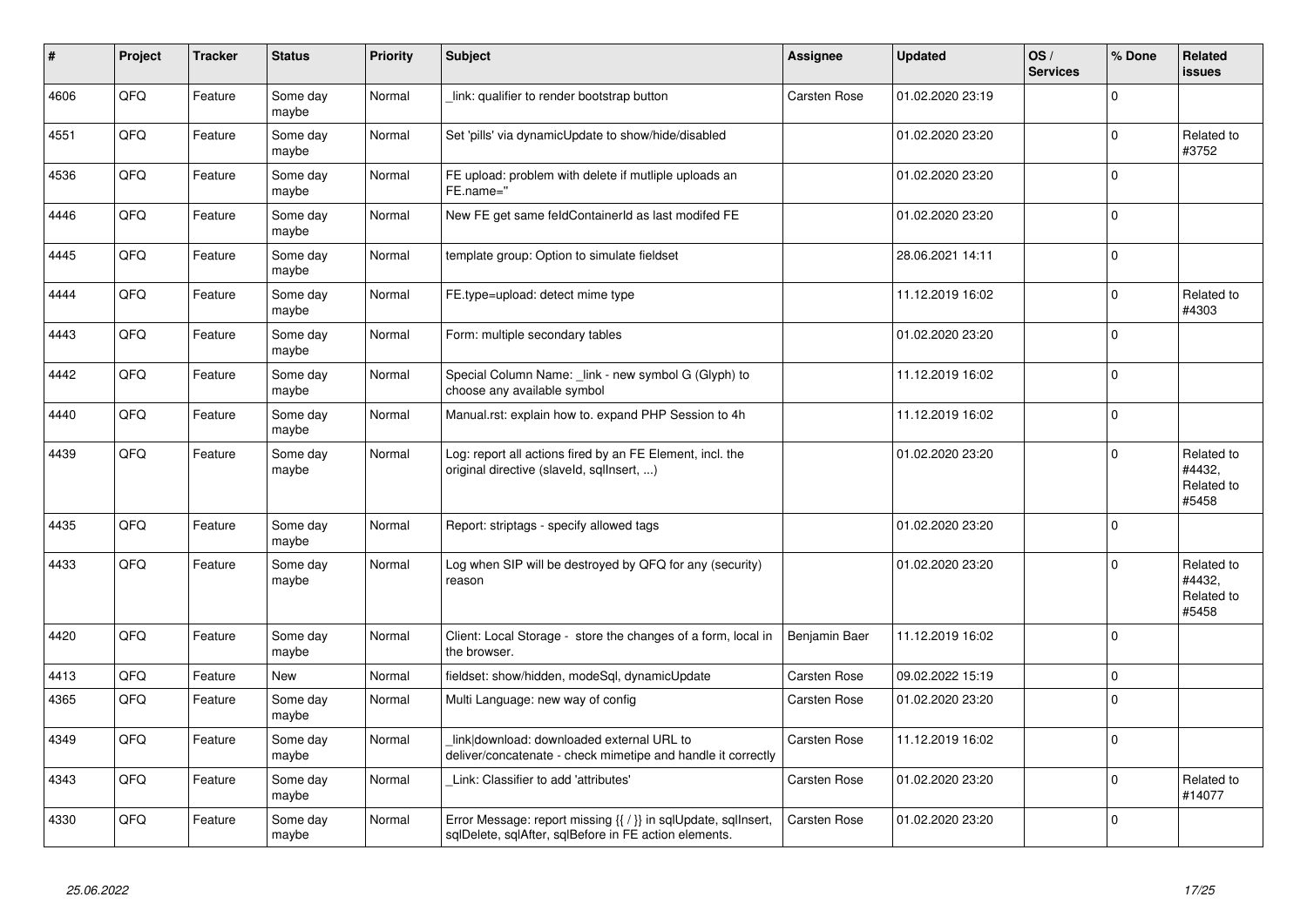| ∦    | Project | <b>Tracker</b> | <b>Status</b>     | <b>Priority</b> | <b>Subject</b>                                                                                                                                           | Assignee     | <b>Updated</b>   | OS/<br><b>Services</b> | % Done      | Related<br>issues                           |
|------|---------|----------------|-------------------|-----------------|----------------------------------------------------------------------------------------------------------------------------------------------------------|--------------|------------------|------------------------|-------------|---------------------------------------------|
| 4259 | QFQ     | Feature        | Some day<br>maybe | Normal          | Instant trigger a cron job                                                                                                                               | Carsten Rose | 11.12.2019 16:03 |                        | $\mathbf 0$ |                                             |
| 4250 | QFQ     | Feature        | New               | Normal          | AutoCron in QFQ via PHP                                                                                                                                  | Carsten Rose | 01.02.2020 23:21 |                        | $\Omega$    | Related to<br>#3292,<br>Related to<br>#3291 |
| 4197 | QFQ     | Feature        | Some day<br>maybe | Normal          | Unit Test fuer JSON Stream von QuickFormQuery.php ><br>doForm()                                                                                          | Carsten Rose | 11.12.2019 16:03 |                        | $\Omega$    |                                             |
| 4194 | QFQ     | Feature        | In Progress       | Normal          | Bootstrap 4 ist jetzt offiziel                                                                                                                           |              | 03.05.2021 20:47 |                        | $\Omega$    | Related to<br>#10114                        |
| 4082 | QFQ     | Feature        | New               | Normal          | Dynamic Update: modeSql - useful default                                                                                                                 | Carsten Rose | 01.02.2020 23:22 |                        | $\Omega$    |                                             |
| 4050 | QFQ     | Feature        | New               | Normal          | sql.log: 1) FormElement ID which causes a specific action,<br>2) Result in the same row.                                                                 | Carsten Rose | 15.04.2020 11:35 |                        | $\Omega$    | Related to<br>#5458                         |
| 4027 | QFQ     | Feature        | Some day<br>maybe | Normal          | Missing: orange 'check' / 'bullet'                                                                                                                       |              | 11.12.2019 16:03 |                        | $\Omega$    |                                             |
| 4026 | QFQ     | Feature        | Some day<br>maybe | Normal          | sqlLog.sql: log number of FE.id                                                                                                                          | Carsten Rose | 11.12.2019 16:03 |                        | $\Omega$    | Related to<br>#5458                         |
| 4023 | QFQ     | Feature        | New               | Normal          | prepared statements - FE action: salveld, sqlInsert,<br>sqlUpdate, sqlDelete, sqlBefore, sqlAfter                                                        | Carsten Rose | 11.12.2019 16:15 |                        | $\Omega$    |                                             |
| 4018 | QFQ     | Feature        | Some day<br>maybe | Normal          | typeahead: solve problem with potential long query<br>parameter                                                                                          | Carsten Rose | 11.12.2019 16:03 |                        | $\Omega$    |                                             |
| 3991 | QFQ     | Feature        | Some day<br>maybe | Normal          | report: Columnname '_skipWrap' skips 'fbeg', 'fend'                                                                                                      | Carsten Rose | 11.12.2019 16:03 |                        | $\mathbf 0$ |                                             |
| 3947 | QFQ     | Feature        | Some day<br>maybe | Normal          | Attack detectect: logout current user                                                                                                                    | Carsten Rose | 11.12.2019 16:03 |                        | $\Omega$    | Related to<br>#5458,<br>Related to<br>#6299 |
| 3942 | QFQ     | Feature        | Some day<br>maybe | Normal          | Action Elemente: neu generierte IDs via FE weitergeben                                                                                                   | Carsten Rose | 11.12.2019 16:03 |                        | $\Omega$    | Related to<br>#3941                         |
| 3941 | QFQ     | Feature        | Some day<br>maybe | Normal          | sqlAfter: es sollten mehrere moeglich sein                                                                                                               | Carsten Rose | 11.12.2019 16:03 |                        | $\Omega$    | Related to<br>#3942                         |
| 3905 | QFQ     | Feature        | Some day<br>maybe | Normal          | Documentation: Best Practice anhand eines Online<br>Bewerbungstools                                                                                      | Carsten Rose | 11.12.2019 16:03 |                        | $\Omega$    |                                             |
| 3900 | QFQ     | Feature        | Some day<br>maybe | Normal          | Extend documentation of 'Copy / Paste'                                                                                                                   | Carsten Rose | 11.12.2019 16:03 |                        | $\mathsf 0$ | Related to<br>#3899                         |
| 3880 | QFQ     | Feature        | Some day<br>maybe | Normal          | Form 'Form': anlegen einer Tabelle                                                                                                                       |              | 14.01.2021 10:12 |                        | $\pmb{0}$   |                                             |
| 3879 | QFQ     | Feature        | Some day<br>maybe | Normal          | Form 'FormElement': Beim Feld 'name' rechts in der Notiz<br>einen Link einblenden - a) aktuelle Definition anzeigen, b)<br>Spalte in der Tabelle anlegen |              | 11.12.2019 16:03 |                        | 0           |                                             |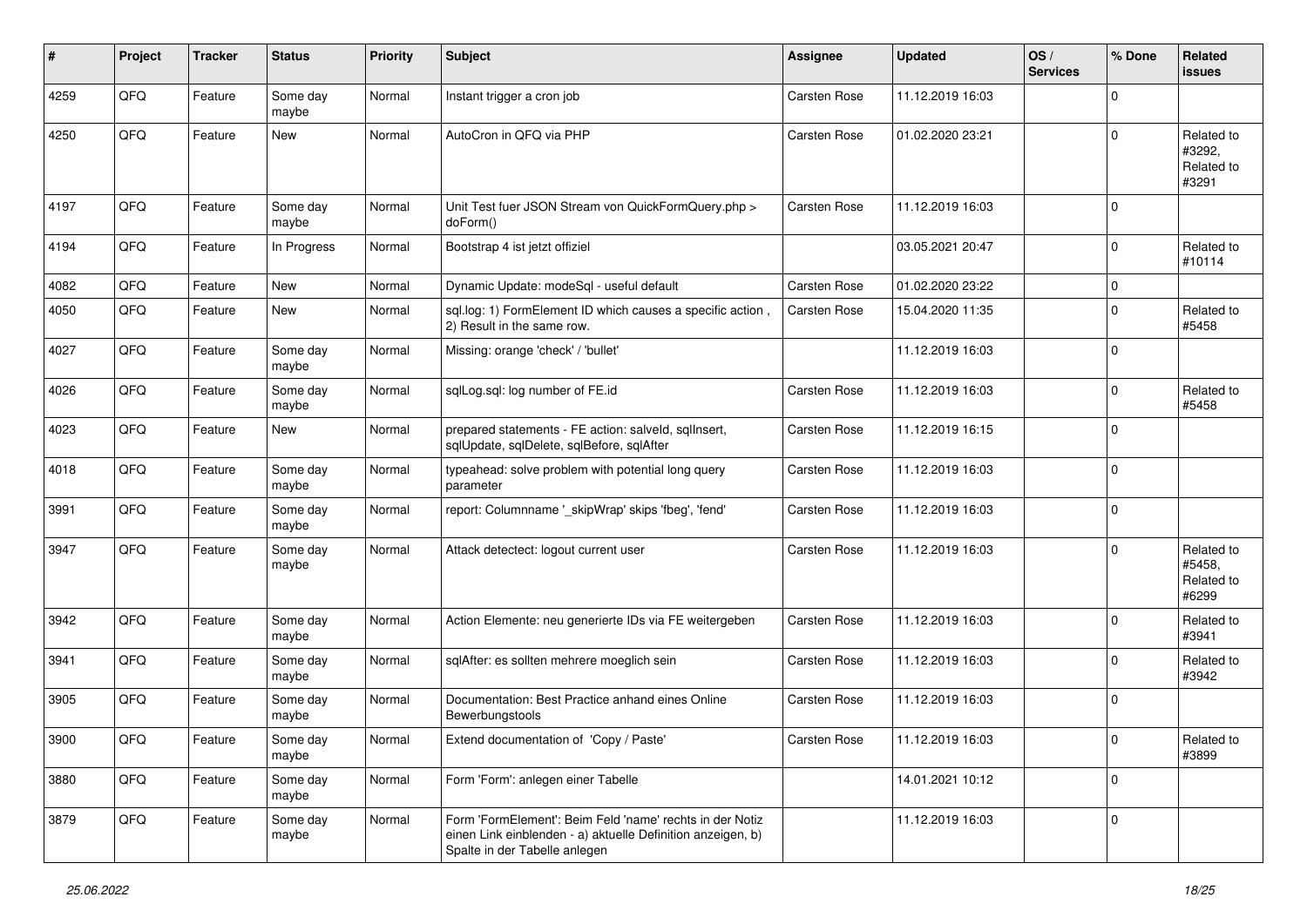| #    | Project | <b>Tracker</b> | <b>Status</b>     | <b>Priority</b> | <b>Subject</b>                                                                                                                               | <b>Assignee</b>     | <b>Updated</b>   | OS/<br><b>Services</b> | % Done      | Related<br><b>issues</b>                    |
|------|---------|----------------|-------------------|-----------------|----------------------------------------------------------------------------------------------------------------------------------------------|---------------------|------------------|------------------------|-------------|---------------------------------------------|
| 3878 | QFQ     | Feature        | Some day<br>maybe | Normal          | Form 'FormElement': Spalte 'name' typeAhead mit<br>Spaltennamen der Primarytable.                                                            |                     | 11.12.2019 16:03 |                        | $\Omega$    |                                             |
| 3877 | QFQ     | Feature        | Some day<br>maybe | Normal          | FormEditor: die Felder die aktuell nicht gebraucht werden<br>nur auf readonly/disabled setzen (nicht ausblenden > das<br>irritiert.          | Carsten Rose        | 11.12.2019 16:03 |                        | $\Omega$    |                                             |
| 3867 | QFQ     | Feature        | Priorize          | Normal          | Readonly Formular: Template Groups add/delete<br>ausbeldnen                                                                                  | Carsten Rose        | 05.05.2021 22:12 |                        | $\Omega$    |                                             |
| 3864 | QFQ     | Feature        | New               | Normal          | Encrypt / decrypt field                                                                                                                      | Carsten Rose        | 08.03.2021 18:08 |                        | $\pmb{0}$   |                                             |
| 3708 | QFQ     | Feature        | Some day<br>maybe | Normal          | Form: input - 'specialchars', 'none'  gewisse tags<br>erlauben, andere verbieten                                                             | Carsten Rose        | 11.12.2019 16:02 |                        | $\Omega$    | Related to<br>#14320                        |
| 3692 | QFQ     | Feature        | Some day<br>maybe | Normal          | QFQ Webseite                                                                                                                                 | Benjamin Baer       | 11.12.2019 16:02 |                        | $\Omega$    | Related to<br>#5033                         |
| 3677 | QFQ     | Feature        | Some day<br>maybe | Normal          | wkhtmltopdf: FE User access prohibited, if client IP changes<br><b>\$TYPO3_CONF_VARS[FE][lockIP]</b>                                         | Carsten Rose        | 11.12.2019 16:02 |                        | $\Omega$    |                                             |
| 3666 | QFQ     | Feature        | Some day<br>maybe | Normal          | a) Performance Messung: mysql_real_escape_string() im<br>Vergleich zu str_replace(), b) doppeltes Aufrufen von<br>mysql real escape string() | Carsten Rose        | 11.12.2019 16:02 |                        | $\mathbf 0$ |                                             |
| 3646 | QFQ     | Feature        | Some day<br>maybe | Normal          | Moeglichkeit HTML Tags in Reports auszugeben (zu<br>enkodieren: htmlspecialchars)                                                            |                     | 11.12.2019 16:02 |                        | $\mathbf 0$ | Related to<br>#14320                        |
| 3617 | QFQ     | Feature        | Some day<br>maybe | Normal          | Load javascripts at bottom                                                                                                                   |                     | 11.12.2019 16:02 |                        | $\mathbf 0$ |                                             |
| 3504 | QFQ     | Feature        | <b>New</b>        | Normal          | Logging: welche Action FEs werden wann wie ausgefuehrt                                                                                       | <b>Carsten Rose</b> | 01.02.2020 23:21 |                        | $\Omega$    | Related to<br>#5458,<br>Related to<br>#4092 |
| 3495 | QFQ     | Feature        | Some day<br>maybe | Normal          | Predifined Parameter werden nicht in '+' (add new record)<br>SIP gerendert.                                                                  |                     | 11.12.2019 16:02 |                        | $\Omega$    |                                             |
| 3458 | QFQ     | Feature        | Some day<br>maybe | Normal          | Display 'Edit Form Element'-Checkbox on form: should<br>depend on FE Group                                                                   | Carsten Rose        | 11.12.2019 16:02 |                        | $\mathbf 0$ | Related to<br>#3447                         |
| 3457 | QFQ     | Feature        | Some day<br>maybe | Normal          | LDAP: concat multi values to one single entry                                                                                                | <b>Carsten Rose</b> | 11.12.2019 16:02 |                        | $\mathbf 0$ |                                             |
| 3432 | QFQ     | Feature        | <b>New</b>        | Normal          | subrecord: dynamicUpdate                                                                                                                     | Carsten Rose        | 11.06.2020 21:10 |                        | $\Omega$    | Related to<br>#5691                         |
| 3415 | QFQ     | Feature        | Some day<br>maybe | Normal          | FE Login Box Templatefile                                                                                                                    | Benjamin Baer       | 11.12.2019 16:02 |                        | $\Omega$    |                                             |
| 3402 | QFQ     | Feature        | Some day<br>maybe | Normal          | Syntax Highlighting via CodeMirror                                                                                                           | Carsten Rose        | 11.12.2019 16:02 |                        | 100         | Related to<br>#3207                         |
| 3385 | QFQ     | Feature        | Some day<br>maybe | Normal          | templateGroup: insert/update/delete non primary records                                                                                      | Carsten Rose        | 11.12.2019 16:02 |                        | $\Omega$    |                                             |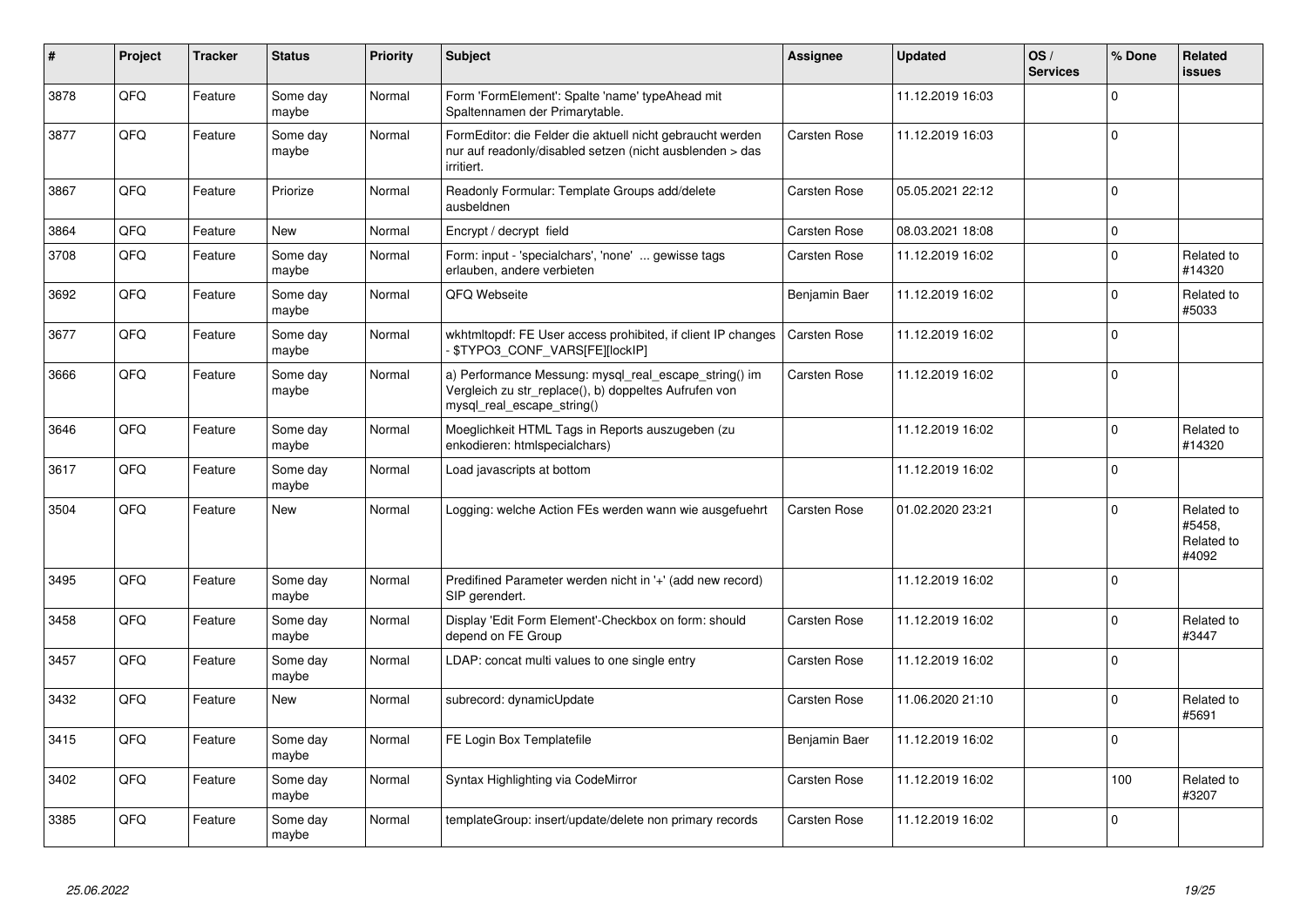| $\sharp$ | Project | <b>Tracker</b> | <b>Status</b>     | <b>Priority</b> | <b>Subject</b>                                                                                                     | <b>Assignee</b> | <b>Updated</b>   | OS/<br><b>Services</b> | % Done      | Related<br><b>issues</b>                    |
|----------|---------|----------------|-------------------|-----------------|--------------------------------------------------------------------------------------------------------------------|-----------------|------------------|------------------------|-------------|---------------------------------------------|
| 3350     | QFQ     | Feature        | Some day<br>maybe | Normal          | FormEditor: Hilfetext hinter 'checktype'                                                                           | Carsten Rose    | 11.12.2019 16:02 |                        | $\Omega$    |                                             |
| 3332     | QFQ     | Feature        | Some day<br>maybe | Normal          | Uploads: Thumbnails, Details zum hochgeladenen File                                                                | Carsten Rose    | 11.12.2019 16:02 |                        | $\mathbf 0$ | Related to<br>#3264,<br>Related to<br>#5333 |
| 3331     | QFQ     | Feature        | Some day<br>maybe | Normal          | Default Tooltip fuer _page? Links: mit Form und Record ID                                                          | Carsten Rose    | 11.12.2019 16:02 |                        | $\mathbf 0$ |                                             |
| 3291     | QFQ     | Feature        | Some day<br>maybe | Normal          | AutoCron websiteToken                                                                                              | Carsten Rose    | 11.12.2019 16:02 |                        | $\mathbf 0$ | Related to<br>#4250                         |
| 3285     | QFQ     | Feature        | Some day<br>maybe | Normal          | Zeichenlimit pro Feld: textarea / editor                                                                           | Carsten Rose    | 11.12.2019 16:02 |                        | $\mathbf 0$ |                                             |
| 3267     | QFQ     | Feature        | Some day<br>maybe | Normal          | 2 Forms auf einer Seite: real + Read only                                                                          | Carsten Rose    | 11.12.2019 16:03 |                        | $\mathbf 0$ |                                             |
| 3216     | QFQ     | Feature        | Some day<br>maybe | Normal          | dynamic update für checkbox label2                                                                                 | Carsten Rose    | 11.12.2019 16:03 |                        | $\mathbf 0$ | Related to<br>#2081                         |
| 2995     | QFQ     | Feature        | Some day<br>maybe | Normal          | Dropdown JQuery Plugin: 'chosen' - Moeglichkeit um Select<br>Listen mehr Funktion zu geben. Kein Bootstrap noetig. | Carsten Rose    | 11.12.2019 16:03 |                        | $\mathbf 0$ |                                             |
| 2950     | QFQ     | Feature        | Some day<br>maybe | Normal          | Inhalt QFQ Records als File                                                                                        |                 | 11.12.2019 16:03 |                        | $\mathbf 0$ |                                             |
| 2361     | QFQ     | Feature        | New               | Normal          | Logging wer/wann/wo welches Formular aufgerufen hat                                                                | Carsten Rose    | 11.12.2019 16:15 |                        | $\mathbf 0$ | Related to<br>#4432,<br>Related to<br>#7480 |
| 2084     | QFQ     | Feature        | Some day<br>maybe | Normal          | Mailto mit encryption: Subrecord                                                                                   | Carsten Rose    | 11.12.2019 16:03 |                        | $\Omega$    | Related to<br>#2082                         |
| 1946     | QFQ     | Feature        | Some day<br>maybe | Normal          | Kontrolle ob der ReadOnly Modus bei den<br>Formularelementen korrekt implementiert ist                             | Carsten Rose    | 11.12.2019 16:03 |                        | $\mathbf 0$ |                                             |
| 1635     | QFQ     | Feature        | Some day<br>maybe | Normal          | QFQ Extension content record: weitere Optionen<br>einblenden.                                                      | Carsten Rose    | 11.12.2019 16:03 |                        | $\mathbf 0$ |                                             |
| 1623     | QFQ     | Feature        | Some day<br>maybe | Normal          | RealURL                                                                                                            |                 | 11.12.2019 16:03 |                        | 30          |                                             |
| 1510     | QFQ     | Feature        | Some day<br>maybe | Normal          | jquery von google laden, falls das nicht geht lokal                                                                |                 | 11.12.2019 16:03 |                        | $\mathbf 0$ |                                             |
| 1253     | QFQ     | Feature        | Some day<br>maybe | Normal          | QF: Colorpicker                                                                                                    |                 | 11.12.2019 16:03 |                        | 0           |                                             |
| 1251     | QFQ     | Feature        | Some day<br>maybe | Normal          | QF: Combo                                                                                                          |                 | 11.12.2019 16:03 |                        | $\mathsf 0$ |                                             |
| 1234     | QFQ     | Feature        | Some day<br>maybe | Normal          | QF: Record numbering: Im Grid soll in Spalte 1 optional die<br>laufende Nummer der Records angezeigt werden.       |                 | 01.02.2020 23:20 |                        | $\mathbf 0$ |                                             |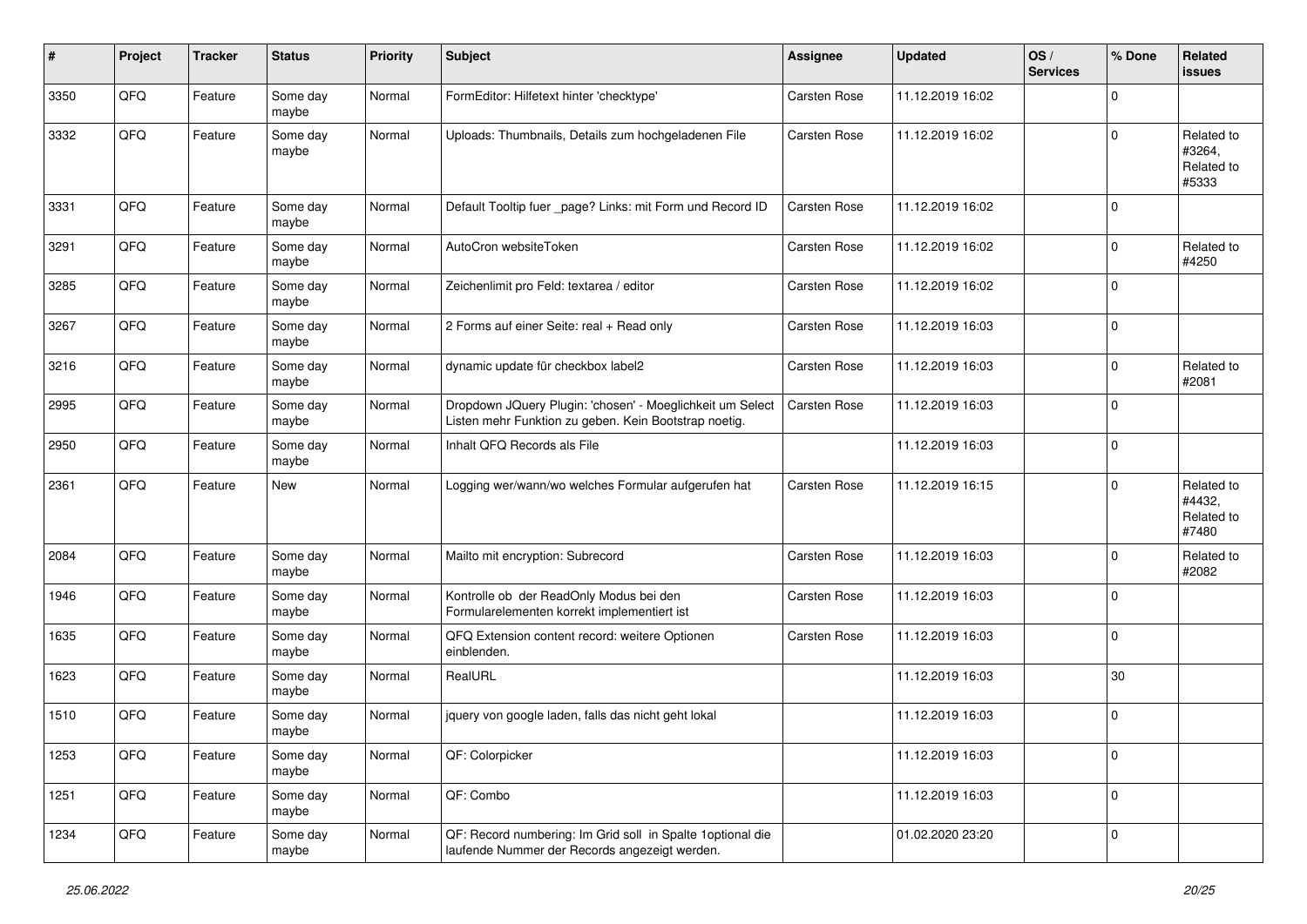| #     | Project | <b>Tracker</b> | <b>Status</b>     | <b>Priority</b> | <b>Subject</b>                                                                           | <b>Assignee</b> | <b>Updated</b>   | OS/<br><b>Services</b> | % Done      | <b>Related</b><br>issues                         |
|-------|---------|----------------|-------------------|-----------------|------------------------------------------------------------------------------------------|-----------------|------------------|------------------------|-------------|--------------------------------------------------|
| 955   | QFQ     | Feature        | Some day<br>maybe | Normal          | QF: Notizen vor/nach dem Form                                                            |                 | 01.02.2020 23:20 |                        | $\Omega$    |                                                  |
| 14377 | QFQ     | <b>Bug</b>     | New               | Normal          | Documentation > General Tips: white page after migration                                 | Enis Nuredini   | 19.06.2022 16:37 |                        | 0           |                                                  |
| 14323 | QFQ     | <b>Bug</b>     | In Progress       | Normal          | Report: render=both single - no impact                                                   | Carsten Rose    | 19.06.2022 18:31 |                        | 0           |                                                  |
| 14322 | QFQ     | Bug            | <b>New</b>        | Normal          | Form Load: by default no scroll (save & close should be<br>visible)                      | Enis Nuredini   | 15.06.2022 14:12 |                        | 0           | Related to<br>#14321,<br>Related to<br>#6232     |
| 14305 | QFQ     | Bug            | New               | Normal          | Inline Report editing does not create history entries                                    | Carsten Rose    | 10.06.2022 11:55 |                        | 0           |                                                  |
| 14304 | QFQ     | <b>Bug</b>     | <b>New</b>        | Normal          | table sorter view safer does not work                                                    | Carsten Rose    | 10.06.2022 11:49 |                        | 0           |                                                  |
| 14303 | QFQ     | <b>Bug</b>     | ToDo              | Normal          | datetime broken with picker                                                              | Enis Nuredini   | 17.06.2022 09:02 |                        | $\Omega$    | Related to<br>#12630                             |
| 14283 | QFQ     | <b>Bug</b>     | Priorize          | Normal          | HEIC / HEIF convert doesn't trigger                                                      | Carsten Rose    | 19.06.2022 16:37 |                        | 0           |                                                  |
| 14245 | QFQ     | Bug            | <b>New</b>        | Normal          | Form Save Btn bleibt disabled wenn Datumsfeld über<br>Datepicker geändert                | Enis Nuredini   | 27.05.2022 13:45 |                        | $\Omega$    | Related to<br>#13689                             |
| 14233 | QFQ     | <b>Bug</b>     | New               | Normal          | AS _link: question - HTML is not rendered                                                | Carsten Rose    | 28.05.2022 11:02 |                        | 0           |                                                  |
| 14175 | QFQ     | <b>Bug</b>     | In Progress       | Normal          | Opening a form with no QFQ Session cookie fails                                          | Carsten Rose    | 03.06.2022 10:40 |                        | 0           |                                                  |
| 14091 | QFQ     | Bug            | <b>New</b>        | Normal          | inconsistent template path for twig                                                      | Carsten Rose    | 19.04.2022 18:36 |                        | 0           |                                                  |
| 14077 | QFQ     | Bug            | <b>New</b>        | Normal          | As link: Attribute 'class' missing by r:1 and r:3 - but should<br>set                    | Carsten Rose    | 28.05.2022 11:02 |                        | 0           | Related to<br>#5342,<br>Related to<br>#4343      |
| 13943 | QFQ     | <b>Bug</b>     | Priorize          | Normal          | unable to find formgroup                                                                 | Enis Nuredini   | 28.05.2022 11:03 |                        | $\mathbf 0$ |                                                  |
| 13899 | QFQ     | <b>Bug</b>     | ToDo              | Normal          | Selenium: zum laufen bringen                                                             | Enis Nuredini   | 25.03.2022 10:24 |                        | 0           |                                                  |
| 13767 | QFQ     | <b>Bug</b>     | Feedback          | Normal          | date/time-picker: required shows up/down button orange                                   | Enis Nuredini   | 16.05.2022 23:16 |                        | $\mathbf 0$ |                                                  |
| 13706 | QFQ     | <b>Bug</b>     | New               | Normal          | Wrong CheckType in FieldElement LastStatus of Form Cron                                  | Carsten Rose    | 21.01.2022 18:20 |                        | 0           |                                                  |
| 13689 | QFQ     | Bug            | <b>New</b>        | Normal          | Enter auf Eingabefeld mit ungültigem Wert führt zu blurry<br>Seite                       | Enis Nuredini   | 28.05.2022 10:53 |                        | 0           | Related to<br>#14245, Has<br>duplicate<br>#11891 |
| 13659 | QFQ     | <b>Bug</b>     | <b>New</b>        | Normal          | wrong sanitize class applied to R-store                                                  | Carsten Rose    | 15.01.2022 14:23 |                        | $\mathbf 0$ |                                                  |
| 13647 | QFQ     | Bug            | New               | Normal          | Autofocus funktioniert nicht auf Chrome                                                  | Benjamin Baer   | 19.03.2022 17:44 |                        | 0           |                                                  |
| 13592 | QFQ     | Bug            | New               | Normal          | QFQ Build Queue: das vergeben von Tags klappt nicht. Es<br>werden keine Releases gebaut. | Carsten Rose    | 19.03.2022 17:45 |                        | 0           |                                                  |
| 13528 | QFQ     | Bug            | New               | Normal          | qfq.io > releases: es wird kein neues Release angelegt                                   | Benjamin Baer   | 19.03.2022 17:46 |                        | 0           |                                                  |
| 13460 | QFQ     | <b>Bug</b>     | New               | Normal          | Doc: Password set/reset  password should not processed<br>with 'html encode'             | Carsten Rose    | 19.03.2022 17:46 |                        | 0           |                                                  |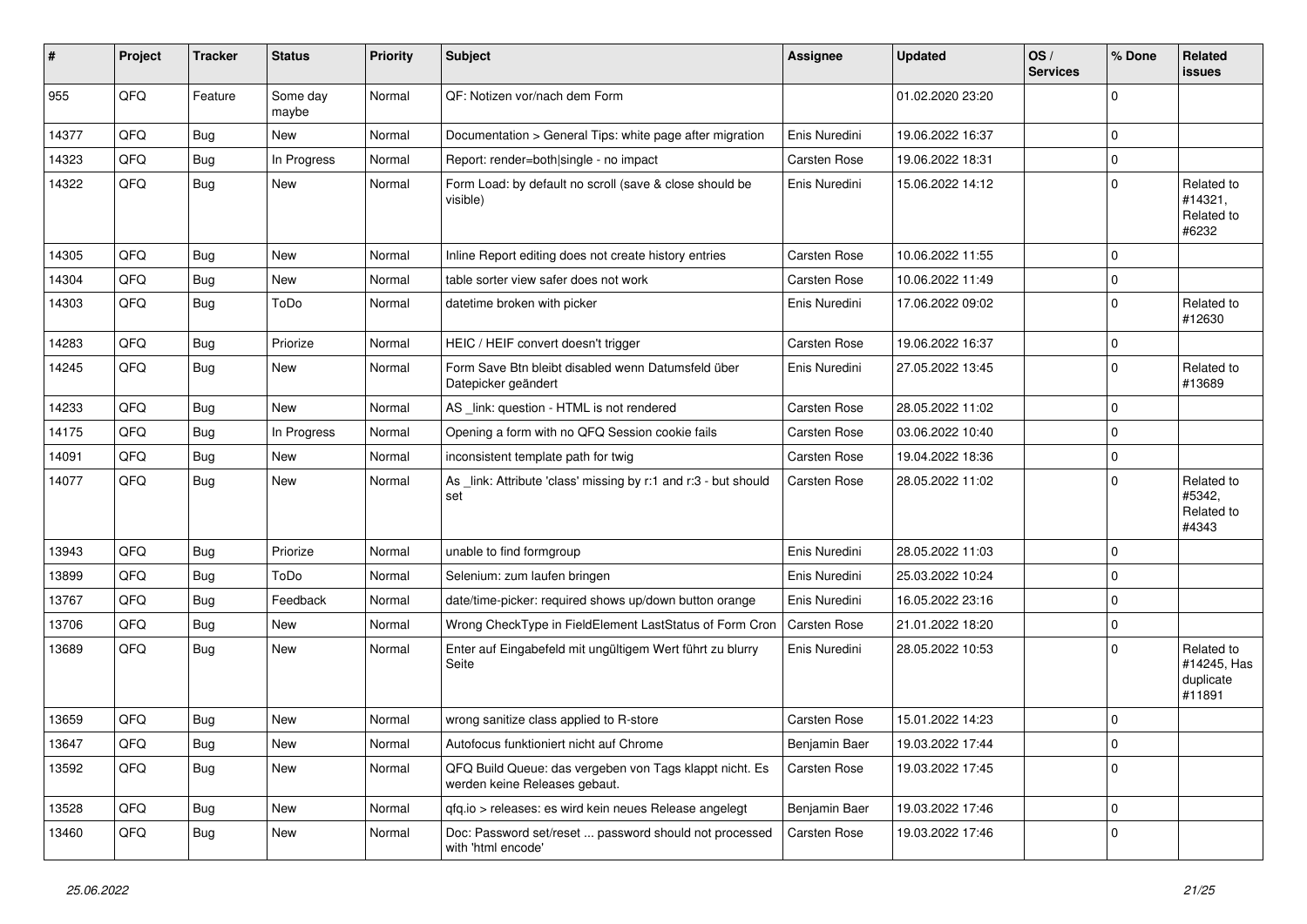| #     | Project | <b>Tracker</b> | <b>Status</b> | Priority | <b>Subject</b>                                                                                                                                      | <b>Assignee</b>     | <b>Updated</b>   | OS/<br><b>Services</b> | % Done      | Related<br><b>issues</b>                      |
|-------|---------|----------------|---------------|----------|-----------------------------------------------------------------------------------------------------------------------------------------------------|---------------------|------------------|------------------------|-------------|-----------------------------------------------|
| 13451 | QFQ     | Bug            | New           | Normal   | Character Counter / Max Character: Problem in Safari                                                                                                | Carsten Rose        | 15.04.2022 17:18 |                        | $\mathbf 0$ |                                               |
| 13332 | QFQ     | <b>Bug</b>     | <b>New</b>    | Normal   | Multi Form: Required Felder werden visuell nicht markiert.                                                                                          | <b>Carsten Rose</b> | 19.03.2022 17:47 |                        | $\Omega$    |                                               |
| 13331 | QFQ     | <b>Bug</b>     | New           | Normal   | Multi Form: Clear Icon misplaced                                                                                                                    | <b>Carsten Rose</b> | 19.03.2022 17:47 |                        | $\mathbf 0$ |                                               |
| 12989 | QFQ     | Bug            | New           | Normal   | empty string does not trigger dynamic update                                                                                                        | Enis Nuredini       | 28.05.2022 11:09 |                        | $\mathbf 0$ |                                               |
| 12716 | QFQ     | <b>Bug</b>     | <b>New</b>    | Normal   | template group: Pattern only applied to first instance                                                                                              | Carsten Rose        | 19.03.2022 17:47 |                        | $\mathbf 0$ |                                               |
| 12714 | QFQ     | <b>Bug</b>     | <b>New</b>    | Normal   | Conversion of GIF to PDF broken when GIF contains Alpha.                                                                                            | Carsten Rose        | 19.03.2022 17:49 |                        | $\Omega$    |                                               |
| 12581 | QFQ     | <b>Bug</b>     | New           | Normal   | Form.forward=close: Record 'new' in new browser tab ><br>save (& close) >> Form is not reloaded with new created<br>record id and stays in mode=new | Carsten Rose        | 19.03.2022 17:48 |                        | $\Omega$    |                                               |
| 12546 | QFQ     | <b>Bug</b>     | Feedback      | Normal   | Branch 'Development' - Unit Tests mit dirty workaround<br>angepasst                                                                                 | <b>Carsten Rose</b> | 19.03.2022 17:48 |                        | $\Omega$    |                                               |
| 12520 | QFQ     | <b>Bug</b>     | <b>New</b>    | Normal   | Switch FE User: still active even FE User session expired                                                                                           | <b>Carsten Rose</b> | 19.03.2022 17:48 |                        | $\mathbf 0$ |                                               |
| 12512 | QFQ     | <b>Bug</b>     | <b>New</b>    | Normal   | Some MySQL Installation can't use 'stored procedures'                                                                                               | <b>Carsten Rose</b> | 19.03.2022 17:48 |                        | $\mathbf 0$ |                                               |
| 12327 | QFQ     | <b>Bug</b>     | New           | Normal   | Copy to clipboard: Glyphicon can not be changed                                                                                                     | Carsten Rose        | 27.12.2021 17:59 |                        | $\mathbf 0$ |                                               |
| 12325 | QFQ     | <b>Bug</b>     | Priorize      | Normal   | MultiDB form.dblndex not working for report syntax                                                                                                  | <b>Carsten Rose</b> | 07.09.2021 13:37 |                        | $\mathbf 0$ | Related to<br>#12145,<br>Related to<br>#12314 |
| 12187 | QFQ     | <b>Bug</b>     | <b>New</b>    | Normal   | Trigger FormAsFile() via Report: probably problem with multi   Carsten Rose<br>DB setup                                                             |                     | 20.03.2021 21:20 |                        | $\Omega$    |                                               |
| 12133 | QFQ     | <b>Bug</b>     | New           | Normal   | NPM, phpSpreadSheet aktualisieren                                                                                                                   | <b>Carsten Rose</b> | 15.03.2021 09:04 |                        | $\mathbf 0$ |                                               |
| 12045 | QFQ     | Bug            | <b>New</b>    | Normal   | templateGroup afterSave FE: Aufruf ohne<br>sqlHonorFormElements funktioniert nicht                                                                  | <b>Carsten Rose</b> | 18.02.2021 16:33 |                        | $\mathbf 0$ |                                               |
| 12040 | QFQ     | <b>Bug</b>     | <b>New</b>    | Normal   | FE Mode 'hidden' für zwei FEs auf einer Zeile                                                                                                       | Carsten Rose        | 18.02.2021 10:13 |                        | $\mathbf 0$ |                                               |
| 11752 | QFQ     | <b>Bug</b>     | <b>New</b>    | Normal   | checkbox renders multiple input elements with same name                                                                                             | <b>Carsten Rose</b> | 17.12.2020 14:58 |                        | $\Omega$    | Related to<br>#11750                          |
| 11715 | QFQ     | Bug            | <b>New</b>    | Normal   | acceptZeroAsRequired and requiredOffButMark do not<br>coincide                                                                                      |                     | 08.12.2020 12:13 |                        | $\mathbf 0$ |                                               |
| 11695 | QFQ     | <b>Bug</b>     | <b>New</b>    | Normal   | MultiForm required FE Error                                                                                                                         | Carsten Rose        | 04.12.2020 13:34 |                        | $\mathbf 0$ |                                               |
| 11668 | QFQ     | <b>Bug</b>     | <b>New</b>    | Normal   | Play function.sgl - problem with mysgl                                                                                                              | Carsten Rose        | 03.05.2021 20:48 |                        | $\mathbf 0$ |                                               |
| 11667 | QFQ     | Bug            | <b>New</b>    | Normal   | MySQL mariadb-server-10.3: Incorrect datetime value                                                                                                 | Carsten Rose        | 03.05.2021 20:48 |                        | $\Omega$    |                                               |
| 11522 | QFQ     | <b>Bug</b>     | <b>New</b>    | Normal   | Aus/Einblenden von Reitern                                                                                                                          |                     | 13.11.2020 14:58 |                        | $\mathbf 0$ |                                               |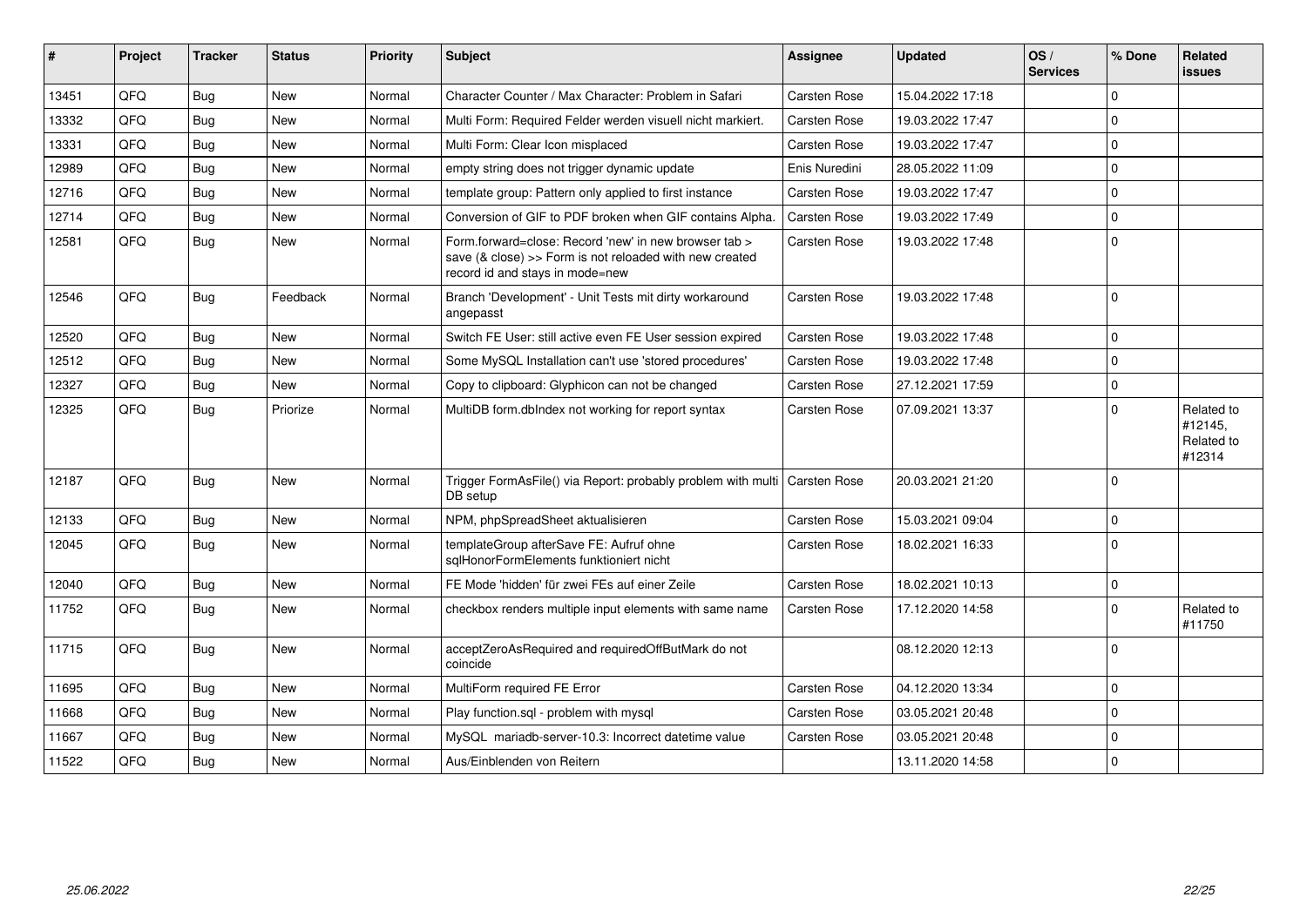| #     | Project | <b>Tracker</b> | <b>Status</b> | <b>Priority</b> | <b>Subject</b>                                                                      | <b>Assignee</b>     | <b>Updated</b>   | OS/<br><b>Services</b> | % Done      | Related<br><b>issues</b>                                                                                                       |
|-------|---------|----------------|---------------|-----------------|-------------------------------------------------------------------------------------|---------------------|------------------|------------------------|-------------|--------------------------------------------------------------------------------------------------------------------------------|
| 11517 | QFQ     | Bug            | In Progress   | Normal          | extraButtonInfo Broken for multiple FormElements                                    | <b>Carsten Rose</b> | 12.05.2022 13:12 |                        | $\Omega$    | Related to<br>#7890,<br>Related to<br>#3811, Has<br>duplicate<br>#10905, Has<br>duplicate<br>#10553, Has<br>duplicate<br>#6779 |
| 11347 | QFQ     | <b>Bug</b>     | Feedback      | Normal          | If Bedingungen funktionieren nicht korrekt                                          | Christoph Fuchs     | 21.03.2021 20:37 |                        | $\Omega$    |                                                                                                                                |
| 11239 | QFQ     | <b>Bug</b>     | <b>New</b>    | Normal          | Radiobutton (plain): horizontales Rendern abhängig vom<br>Datentyp in der Datenbank | <b>Carsten Rose</b> | 30.09.2020 18:37 |                        | $\Omega$    |                                                                                                                                |
| 10937 | QFQ     | Bug            | <b>New</b>    | Normal          | Fehler mit abhängigen Select- Feldern beim Positionieren                            | <b>Carsten Rose</b> | 12.11.2020 23:45 |                        | $\mathbf 0$ |                                                                                                                                |
| 10890 | QFQ     | Bug            | <b>New</b>    | Normal          | AutoCron hangs                                                                      |                     | 20.07.2020 13:56 |                        | 0           |                                                                                                                                |
| 10759 | QFQ     | <b>Bug</b>     | <b>New</b>    | Normal          | emptyMeansNull - Feld falsch aktualisiert                                           |                     | 12.11.2020 23:45 |                        | $\Omega$    |                                                                                                                                |
| 10704 | QFQ     | Bug            | <b>New</b>    | Normal          | wkhtml problem rendering fullCalendar.js / fabric.js >><br>successor: puppeteer     | Carsten Rose        | 12.11.2020 23:45 |                        | $\Omega$    | Related to<br>#5024,<br>Related to<br>#4650.<br>Related to<br>#10715                                                           |
| 10661 | QFQ     | Bug            | In Progress   | Normal          | Typo3 Warnungen                                                                     | <b>Carsten Rose</b> | 07.09.2021 13:23 |                        | $\Omega$    | Related to<br>#12440                                                                                                           |
| 10658 | QFQ     | <b>Bug</b>     | <b>New</b>    | Normal          | processReadOnly broken                                                              | Carsten Rose        | 27.05.2020 17:55 |                        | 0           |                                                                                                                                |
| 10588 | QFQ     | <b>Bug</b>     | New           | Normal          | typeahed Tag: Doku anpassen                                                         | Carsten Rose        | 12.11.2020 23:45 |                        | $\mathbf 0$ |                                                                                                                                |
| 10324 | QFQ     | Bug            | <b>New</b>    | Normal          | Excel Export mit Template funktioniert nur, wenn Template<br>vor uid kommt          |                     | 30.03.2020 11:20 |                        | $\Omega$    | Related to<br>#10257                                                                                                           |
| 10322 | QFQ     | <b>Bug</b>     | <b>New</b>    | Normal          | FormElement / Radio: missing column 'enum' >> FE not<br>reported                    | <b>Carsten Rose</b> | 07.05.2020 09:37 |                        | $\mathbf 0$ |                                                                                                                                |
| 10082 | QFQ     | Bug            | New           | Normal          | FE.type=SELECT - 'sanatize' Class                                                   | Carsten Rose        | 07.05.2020 09:36 |                        | $\Omega$    | Related to<br>#10081                                                                                                           |
| 9975  | QFQ     | <b>Bug</b>     | Priorize      | Normal          | Dropdown Menu: 'r:3' broken                                                         | <b>Carsten Rose</b> | 01.02.2020 10:13 |                        | 0           |                                                                                                                                |
| 9958  | QFQ     | <b>Bug</b>     | Priorize      | Normal          | Broken subrecord query: no error message                                            | <b>Carsten Rose</b> | 05.02.2021 15:15 |                        | $\mathbf 0$ |                                                                                                                                |
| 9947  | QFQ     | <b>Bug</b>     | Priorize      | Normal          | Unwanted error message if missing 'typeAheadSqlPrefetch'                            | <b>Carsten Rose</b> | 01.02.2020 10:13 |                        | 0           |                                                                                                                                |
| 9898  | QFQ     | <b>Bug</b>     | Feedback      | Normal          | Formular trotz Timeout gespeichert                                                  | Benjamin Baer       | 01.02.2020 15:56 |                        | $\Omega$    |                                                                                                                                |
| 9862  | QFQ     | Bug            | Priorize      | Normal          | Failed writing to sql mail qfq.log should throw an exception                        | <b>Carsten Rose</b> | 01.02.2020 10:13 |                        | $\Omega$    |                                                                                                                                |
| 9855  | QFQ     | <b>Bug</b>     | <b>New</b>    | Normal          | <b>Required Check</b>                                                               |                     | 01.02.2020 15:56 |                        | 0           |                                                                                                                                |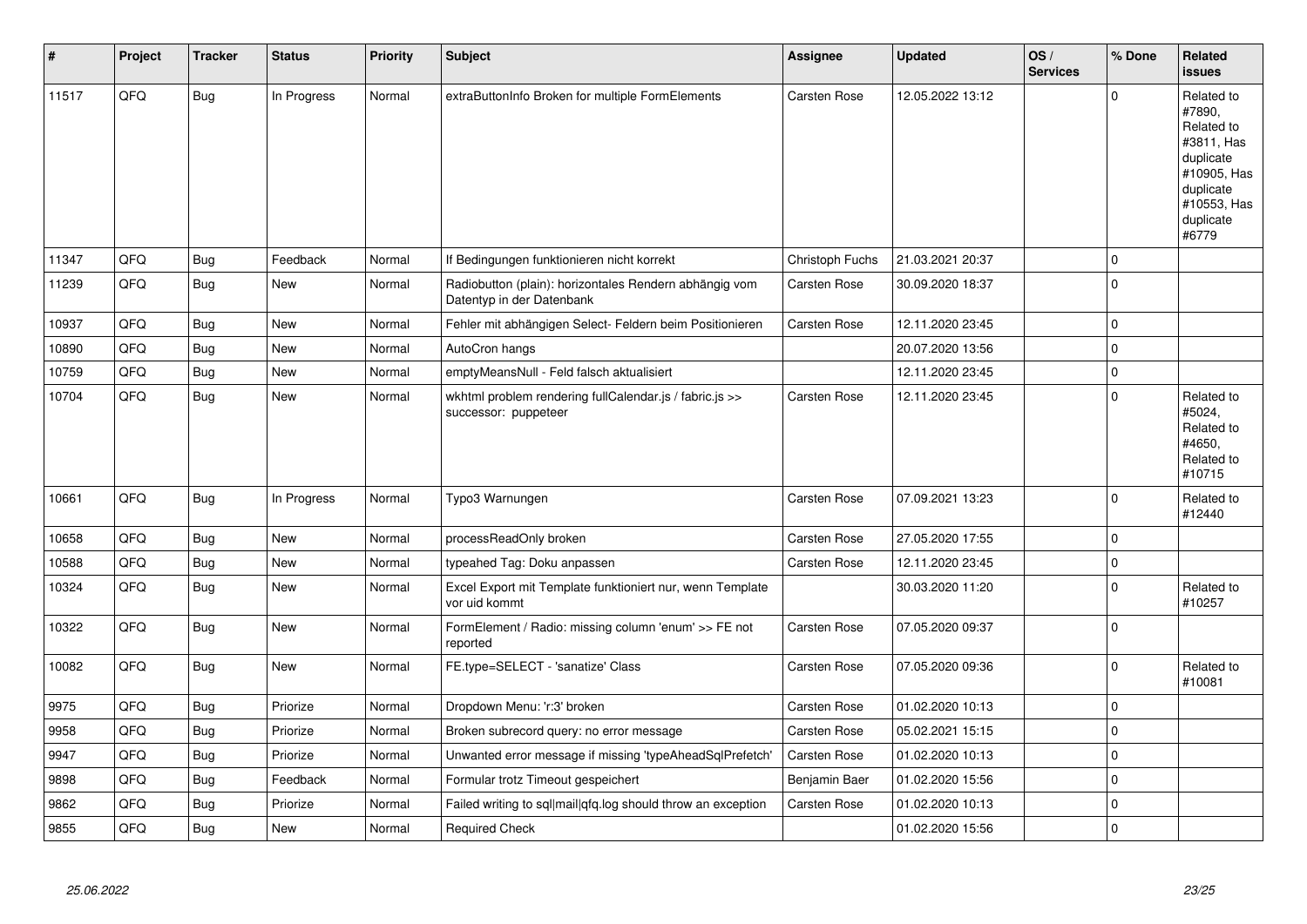| #    | Project | <b>Tracker</b> | <b>Status</b>     | <b>Priority</b> | Subject                                                                                                  | Assignee          | <b>Updated</b>   | OS/<br><b>Services</b> | % Done      | Related<br>issues                                                       |
|------|---------|----------------|-------------------|-----------------|----------------------------------------------------------------------------------------------------------|-------------------|------------------|------------------------|-------------|-------------------------------------------------------------------------|
| 9834 | QFQ     | Bug            | Priorize          | Normal          | Input elements with tag 'disabled' are missing on<br>form-submit: server option 'processReadOnly' broken | Carsten Rose      | 07.12.2021 16:43 |                        | $\Omega$    | Related to<br>#9691,<br>Related to<br>#5305, Has<br>duplicate<br>#12331 |
| 9783 | QFQ     | <b>Bug</b>     | <b>New</b>        | Normal          | Email with special characters                                                                            | Carsten Rose      | 01.02.2020 23:22 |                        | $\mathbf 0$ |                                                                         |
| 9773 | QFQ     | <b>Bug</b>     | New               | Normal          | form.parameter.formModeGlobal=requiredOff                                                                | Carsten Rose      | 01.02.2020 15:56 |                        | $\mathbf 0$ |                                                                         |
| 9691 | QFQ     | Bug            | In Progress       | Normal          | Checkbox: dynamic update > readonly                                                                      | Carsten Rose      | 01.02.2020 23:22 |                        | 50          | Related to<br>#9834                                                     |
| 9669 | QFQ     | Bug            | Some day<br>maybe | Normal          | Checkbox / Template Group: radio/checkbox visible broken<br>after 'add'                                  | Carsten Rose      | 16.06.2021 13:47 |                        | $\mathbf 0$ | Related to<br>#8091                                                     |
| 9535 | QFQ     | Bug            | Feedback          | Normal          | Report:  AS '_vertical' - column to wide - vertical >> rot45,<br>rot <sub>90</sub>                       | Benjamin Baer     | 01.02.2020 15:56 |                        | $\mathbf 0$ |                                                                         |
| 9533 | QFQ     | <b>Bug</b>     | New               | Normal          | FE.type=upload: Check in 'beforeSave' if upload is given                                                 | Carsten Rose      | 01.02.2020 23:22 |                        | $\mathbf 0$ | Related to<br>#11523                                                    |
| 9317 | QFQ     | Bug            | <b>New</b>        | Normal          | FE.type=note: with dynamic show/hidden an empty label<br>causes trouble                                  | Carsten Rose      | 01.02.2020 23:22 |                        | $\mathbf 0$ |                                                                         |
| 9281 | QFQ     | <b>Bug</b>     | Some day<br>maybe | Normal          | Allow STRICT_TRANS_TABLES                                                                                | Carsten Rose      | 02.01.2021 18:43 |                        | $\mathbf 0$ |                                                                         |
| 9275 | QFQ     | Bug            | New               | Normal          | autcron: t3 page, which takes to long to respond, is not<br>reported properly                            | Carsten Rose      | 01.02.2020 23:22 |                        | 100         |                                                                         |
| 9177 | QFQ     | Bug            | <b>New</b>        | Normal          | Bug? QFQ tries to save an action FE, which has real<br>existing column name                              | Carsten Rose      | 01.02.2020 23:22 |                        | $\pmb{0}$   |                                                                         |
| 9127 | QFQ     | Bug            | <b>New</b>        | Normal          | Error Message: change 'roll over' color - text not readable                                              | Carsten Rose      | 01.02.2020 23:22 |                        | 0           |                                                                         |
| 9126 | QFQ     | <b>Bug</b>     | Some day<br>maybe | Normal          | hidden Form elements are present in page source                                                          |                   | 02.01.2021 18:41 |                        | $\mathbf 0$ |                                                                         |
| 9077 | QFQ     | <b>Bug</b>     | New               | Normal          | typeAheadSql: report broken SQL                                                                          | Carsten Rose      | 01.02.2020 23:22 |                        | $\pmb{0}$   |                                                                         |
| 9024 | QFQ     | Bug            | Some day<br>maybe | Normal          | QFQ Einarbeitung                                                                                         |                   | 01.02.2020 15:56 |                        | $\mathbf 0$ |                                                                         |
| 9020 | QFQ     | Bug            | Some day<br>maybe | Normal          | radio mit buttonClass und dynamicUpdate lassen sich nicht<br>kombinieren                                 |                   | 11.12.2019 16:01 |                        | $\mathbf 0$ |                                                                         |
| 9013 | QFQ     | <b>Bug</b>     | New               | Normal          | Error in Twig template not handled                                                                       | Carsten Rose      | 20.10.2021 13:43 |                        | $\mathbf 0$ |                                                                         |
| 8316 | QFQ     | Bug            | Feedback          | Normal          | Documentation/Behaviour for Nested Queries and<br>Record-Store confusing                                 | Nicola Chiapolini | 20.11.2019 09:14 |                        | $\pmb{0}$   |                                                                         |
| 8106 | QFQ     | Bug            | Some day<br>maybe | Normal          | Dynamic Update: Feld kann nicht auf empty zurückgesetzt<br>werden                                        | Carsten Rose      | 11.12.2019 16:01 |                        | $\mathbf 0$ |                                                                         |
| 8049 | QFQ     | Bug            | New               | Normal          | FE.type=note, column 'value': text moves some pixel to top<br>after save                                 | Carsten Rose      | 01.02.2020 23:22 |                        | 0           |                                                                         |